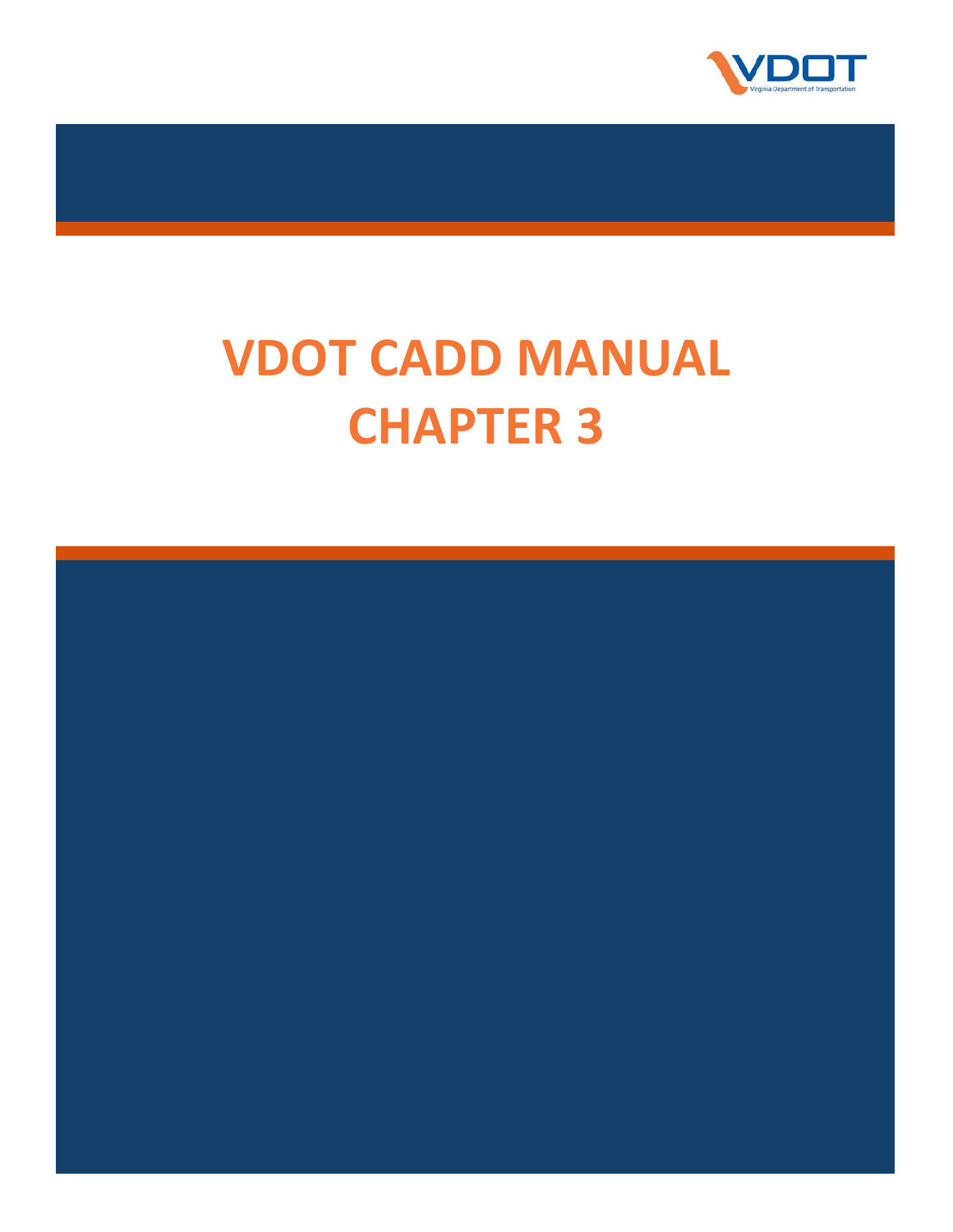

# **CONTENTS**

| 3   |        |  |                                                              |          |
|-----|--------|--|--------------------------------------------------------------|----------|
|     | 3.1    |  |                                                              |          |
|     | 3.1.1  |  |                                                              |          |
|     | 3.1.2  |  |                                                              |          |
|     | 3.1.3  |  |                                                              |          |
|     | 3.1.4  |  |                                                              |          |
|     | 3.1.5  |  |                                                              |          |
|     | 3.1.6  |  |                                                              |          |
|     | 3.1.7  |  |                                                              |          |
|     | 3.1.8  |  |                                                              |          |
|     | 3.1.9  |  |                                                              |          |
|     | 3.1.10 |  |                                                              |          |
|     | 3.1.11 |  |                                                              |          |
|     | 3.1.12 |  |                                                              |          |
|     | 3.1.13 |  |                                                              |          |
|     | 3.2    |  |                                                              |          |
|     | 3.2.1  |  |                                                              |          |
|     | 3.2.2  |  |                                                              |          |
| 3.3 |        |  |                                                              |          |
|     | 3.3.1  |  | OpenRoads Designer CONNECT Edition (ORD) CADD Workspace  3-7 |          |
|     | 3.3.2  |  |                                                              |          |
|     |        |  |                                                              | $ 3 - 9$ |
|     | 3.4.1  |  |                                                              |          |
|     | 3.5    |  |                                                              |          |
|     | 3.5.1  |  |                                                              |          |
|     | 3.5.2  |  |                                                              |          |
| 3.6 |        |  |                                                              |          |
|     | 3.7    |  |                                                              |          |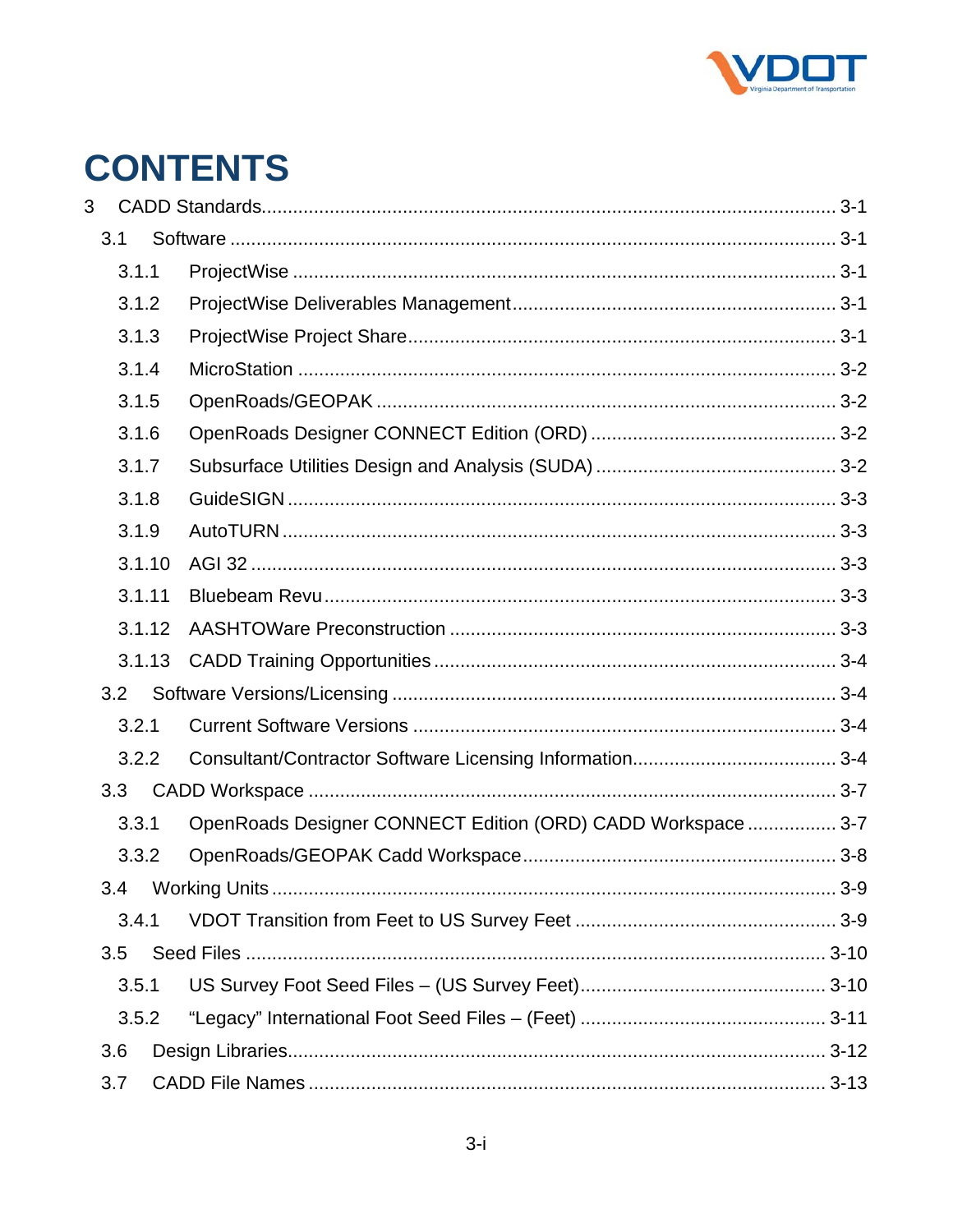| 3.7.1  |  |
|--------|--|
| 3.7.2  |  |
| 3.7.3  |  |
| 3.7.4  |  |
| 3.8    |  |
| 3.9    |  |
| 3.9.1  |  |
| 3.9.2  |  |
| 3.9.3  |  |
| 3.9.4  |  |
| 3.9.5  |  |
| 3.10   |  |
| 3.10.1 |  |
| 3.10.2 |  |
| 3.10.3 |  |
| 3.11   |  |
|        |  |

# **TABLES**

| Table 3-1: Bentley ELS Software Titles Available to Consultants and Contractors  3-5 |  |
|--------------------------------------------------------------------------------------|--|
|                                                                                      |  |
|                                                                                      |  |
|                                                                                      |  |

# **FIGURES**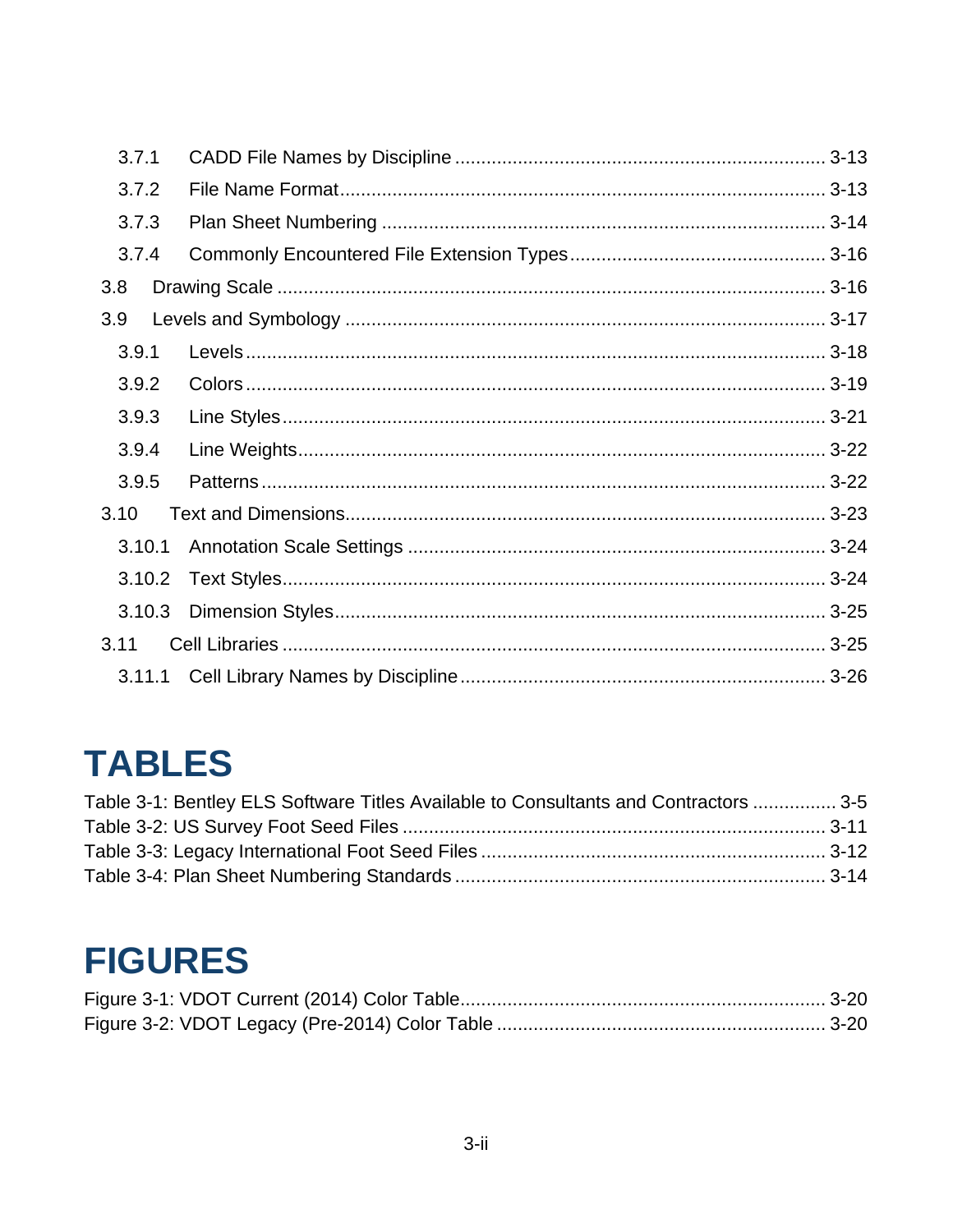# <span id="page-3-0"></span>**3 CADD STANDARDS**

# <span id="page-3-1"></span>**3.1 SOFTWARE**

The primary software packages used by the Department for design/review are listed in the sections below. VDOT employees are to contact the CADD Support Section Helpdesk at [CADDSupport@vdot.virginia.gov](mailto:CADDSupport@vdot.virginia.gov) for installation/licensing and software support. Consulting firms, Contractors, and Utility companies with ACTIVE VDOT PROJECTS may contact the CADD Support Section Helpdesk for licensing and software support for eligible software. Please refer to the CADD Support Section [CADD Software and Application Support](http://www.virginiadot.org/business/locdes/cadd_software_and_applications_support.asp) webpage for additional information regarding software packages used by VDOT, including software used by specific disciplines not included below.

#### <span id="page-3-2"></span>3.1.1 PROJECTWISE

ProjectWise is the document management system used by VDOT. The software provides full document management functionality and design collaboration between our business partners and VDOT. ProjectWise is marketed and distributed by Bentley Systems Inc. of Exton, Pennsylvania.

- Link to [VDOT's ProjectWise](http://www.virginiadot.org/business/locdes/projectwise.asp) webpage
- Link to [Bentley's ProjectWise](https://www.bentley.com/en/products/brands/projectwise) webpage

## <span id="page-3-3"></span>3.1.2 PROJECTWISE DELIVERABLES MANAGEMENT

ProjectWise Deliverables Management (PWDM) is a secure cloud-based service used to manage transmittals, submittals, and Requests for Information (RFIs). The software can be used to manage deliverables during any phase of a project.

- Link to [VDOT's ProjectWise Deliverables Management](http://www.virginiadot.org/business/locdes/projectwise_deliverables_management.asp) webpage
- Link to [Bentley's ProjectWise Deliverables Management](https://www.bentley.com/en/products/product-line/project-delivery-software/projectwise-deliverables-management) webpage

## <span id="page-3-4"></span>3.1.3 PROJECTWISE PROJECT SHARE

ProjectWise Project Share is a secure cloud-based service which allows for the quick and secure exchange of critical project data and files of any size in order to facilitate real-time project collaboration between multiple project participants.

- Link to [Bentley's ProjectWise Project Share](https://www.bentley.com/en/products/product-line/project-delivery-software/projectwise-project-share) webpage
- Link to VDOT's ProjectWise Project Share Job Aids *(Coming Soon)*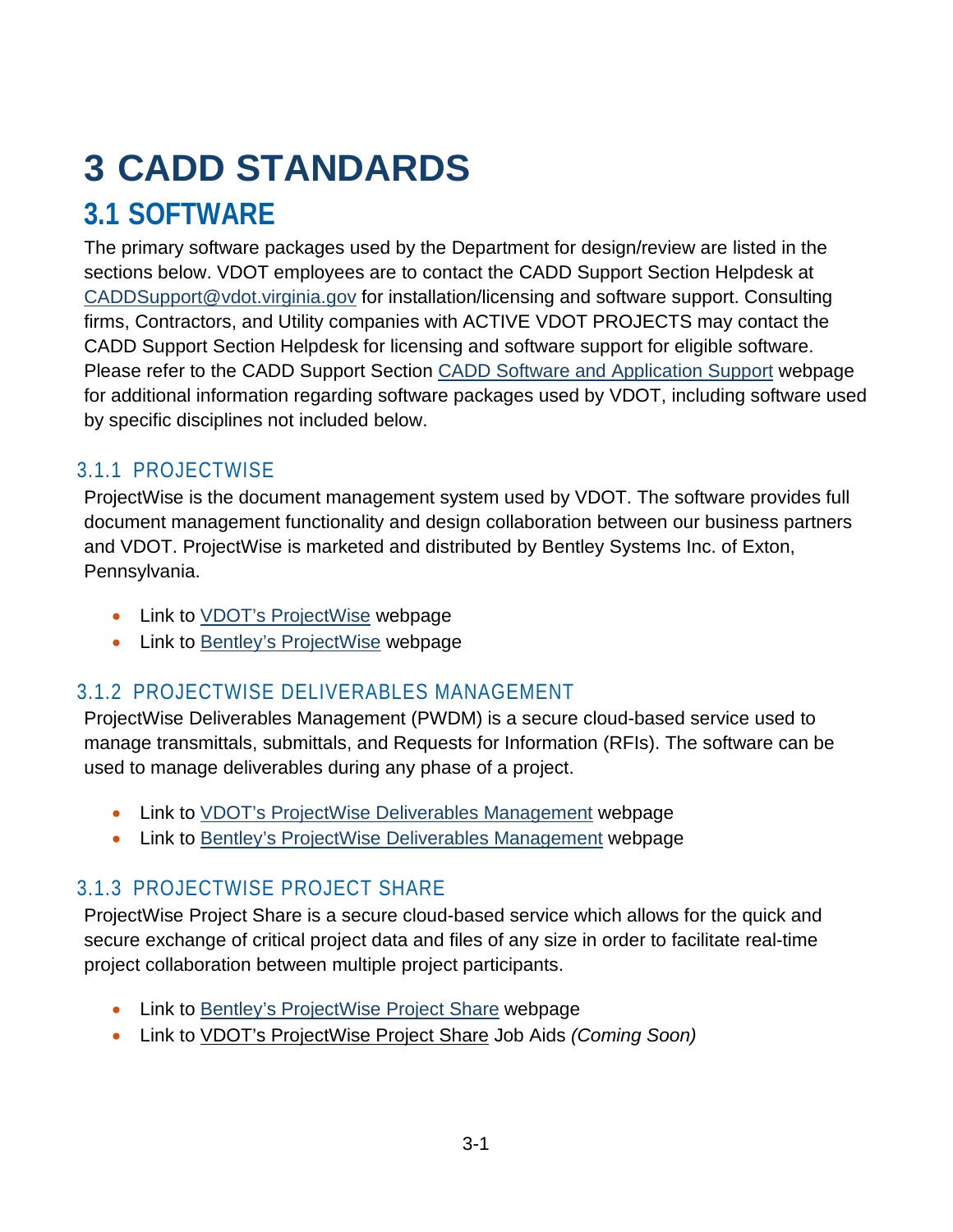#### <span id="page-4-0"></span>3.1.4 MICROSTATION

MicroStation is a CADD Software package for Drafting, Survey, and Design used by VDOT to develop and prepare plans. MicroStation is marketed and distributed by Bentley Systems Inc. of Exton, Pennsylvania.

- Link to [VDOT's MicroStation](http://www.virginiadot.org/business/locdes/microstation_and_openroadsgeopak.asp) webpage
- Link to [VDOT's MicroStation Job Aids](http://www.virginiadot.org/business/locdes/microstation_projectwise_users.asp)
- Link to [Bentley's MicroStation](https://www.bentley.com/en/products/brands/microstation) webpage

#### <span id="page-4-1"></span>3.1.5 OPENROADS/GEOPAK

OpenRoads/GEOPAK is a CADD Software package for producing digital terrain model (DTM) surfaces, cross sections, profiles, three dimensional (3D) Models, and visualizations for roadway projects. Bentley is integrating MX Road, GEOPAK, and InRoads into a single product line known as OpenRoads Technology. OpenRoads/GEOPAK is marketed and distributed by Bentley Systems Inc. of Exton, Pennsylvania.

- Link to **VDOT's OpenRoads/GEOPAK** webpage
- Link to [VDOT's OpenRoads/GEOPAK Job Aids](https://www.virginiadot.org/business/locdes/openroads_designer_job_aid.asp)
- Link to [Bentley's OpenRoads](https://www.bentley.com/en/products/brands/openroads) webpage

#### <span id="page-4-2"></span>3.1.6 OPENROADS DESIGNER CONNECT EDITION (ORD)

OpenRoads Designer CONNECT Edition (ORD) is a comprehensive design application for surveying, drainage, subsurface utilities, and roadway design that supersedes all capabilities previously delivered through InRoads, GEOPAK, MX, and PowerCivil. OpenRoads Designer is marketed and distributed by Bentley Systems Inc. of Exton, Pennsylvania.

- Link to **VDOT's OpenRoads Designer** webpage
- Link to [VDOT's OpenRoads Designer Job Aids](https://www.virginiadot.org/business/locdes/openroads_designer_job_aid.asp)
- Link to [Bentley's OpenRoads Designer](https://www.bentley.com/en/products/product-line/civil-design-software/openroads-designer) webpage

#### <span id="page-4-3"></span>3.1.7 SUBSURFACE UTILITIES DESIGN AND ANALYSIS (SUDA)

SUDA is a module within the Bentley OpenRoads / GEOPAK and OpenRoads Designer CADD Software packages used for modeling and manipulating subsurface storm water and utility networks with the ability to produce storm sewer and utility profiles, identify potential conflicts, and perform related design calculations.

- Link to VDOT's SUDA webpage *(Coming Soon)*
- Link to [VDOT's SUDA Job Aids](https://www.virginiadot.org/business/locdes/openroads_designer_job_aid.asp)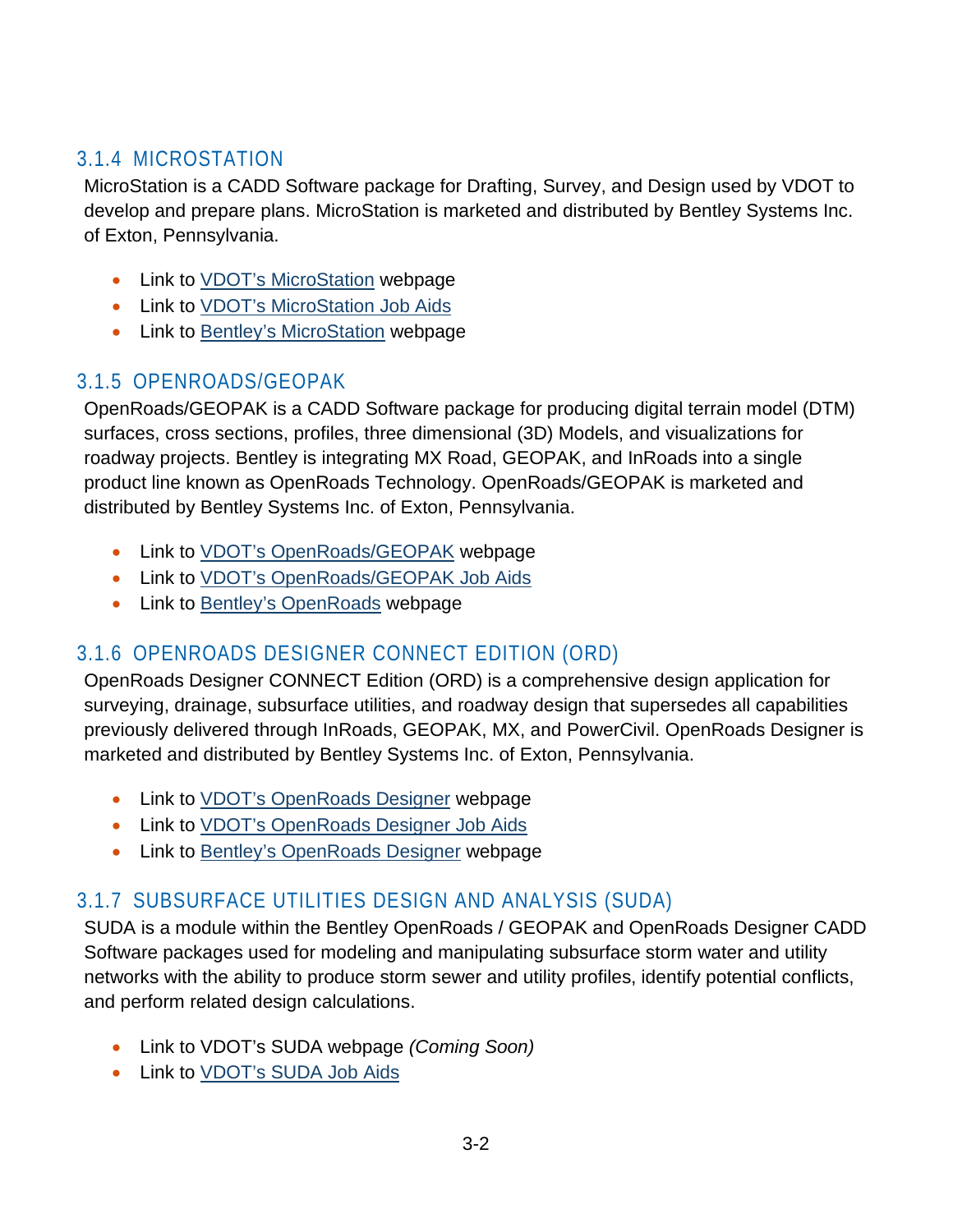#### <span id="page-5-0"></span>3.1.8 GUIDESIGN

GuideSIGN is a CADD based software that automates the process of designing highway and roadway signs. GuideSIGN is marketed and distributed by Transoft Solutions Inc. of Richmond, BC, Canada.

• Link to [Transoft Solutions' GuideSIGN](https://www.transoftsolutions.com/signage/guidesign/?setRegion=en) webpage

#### <span id="page-5-1"></span>3.1.9 AUTOTURN

AutoTURN is CADD based software for simulating vehicle turning movements and swept path analysis for highway vehicles. AutoTURN is marketed and distributed by Transoft Solutions Inc. of Richmond, British Columbia, Canada.

• Link to **Transoft Solutions' AutoTURN** webpage

#### <span id="page-5-2"></span>3.1.10 AGI 32

AGI 32 is a CADD based software for comprehensive lighting calculations, modeling, and rendering. AGI 32 is marketed and distributed by Lighting Analysts Inc. of Littleton, Colorado.

• Link to [Lighting Analysts' AGI 32](https://lightinganalysts.com/software-products/agi32/overview/) webpage

#### <span id="page-5-3"></span>3.1.11 BLUEBEAM REVU

Bluebeam Revu is a software for viewing, editing, and signing and sealing PDF files. Bluebeam Revu is marketed and distributed by Bluebeam, Inc. of Pasadena, California.

- Link to [VDOT's Bluebeam Revu / Sign & Seal](http://www.virginiadot.org/business/locdes/bluebeam_revu_sign_and_seal.asp) webpage
- Link to [VDOT's Bluebeam Job Aids](http://www.virginiadot.org/business/locdes/bluebeam_revu_integration.asp)
- Link to the [Bluebeam Revu](https://www.bluebeam.com/solutions/revu) webpage

## <span id="page-5-4"></span>3.1.12 AASHTOWARE PRECONSTRUCTION

AASHTOWare Project Preconstruction is a web-based Bid Analysis and Management System. The product is used to produce engineering estimates, create proposals, manage bid lettings, analyze bids, and facilitate award and management of construction activities including payment. AASHTOWare Project Preconstruction is marketed and distributed by AASHTO of Washington, DC.

• Link to [VDOT's AASHTOWare Preconstruction](http://www.virginiadot.org/business/resources/const/2021-03xx_4.2_Precon_Training_Manual.pdf) manual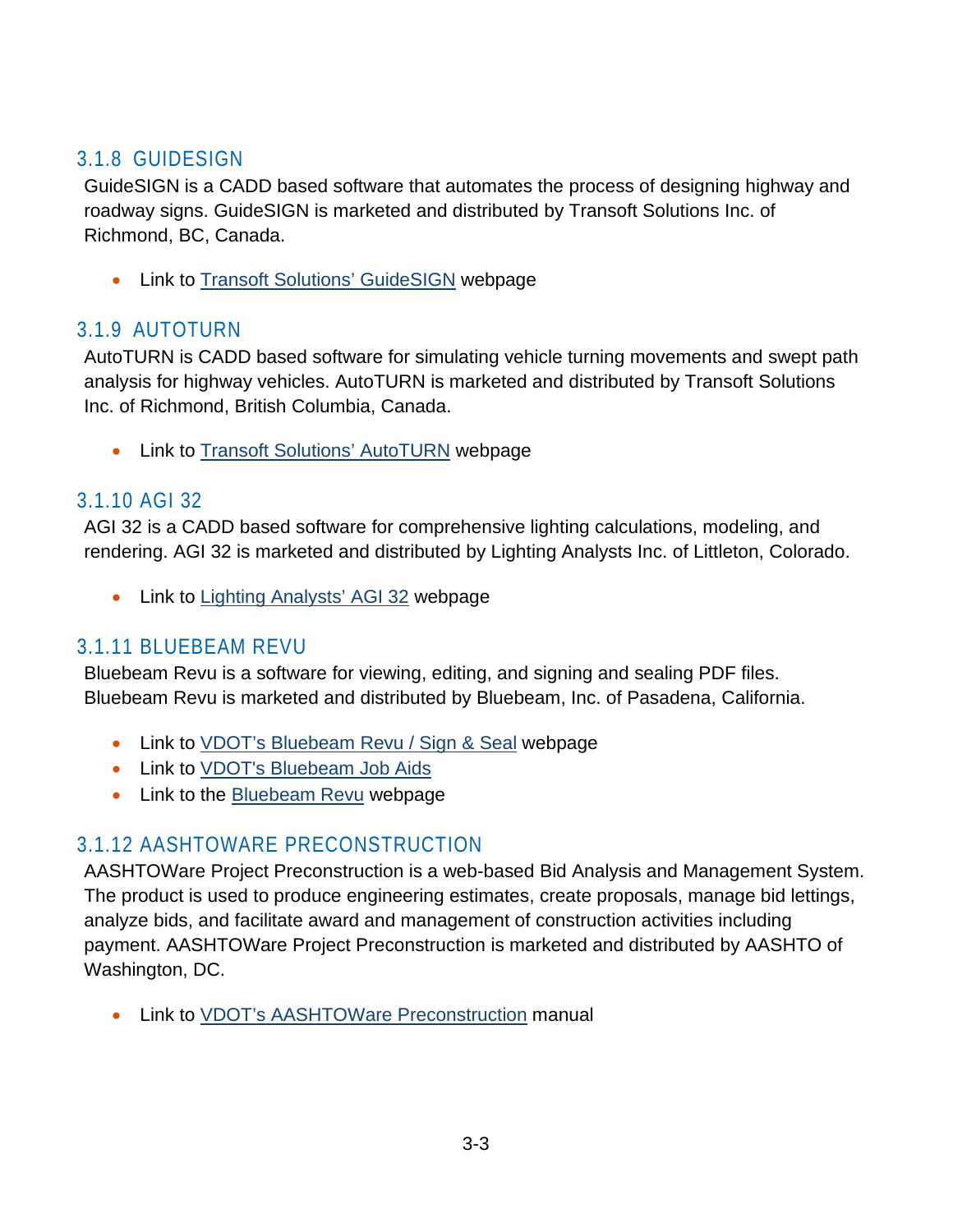#### <span id="page-6-0"></span>3.1.13 CADD TRAINING OPPORTUNITIES

VDOT provides CADD training for VDOT employees and VDOT's partners through several different venues including VDOT University, training manuals, datasets available for download, and access to the Bentley LEARN Service.

• Link to **VDOT's CADD Training** webpage

# <span id="page-6-1"></span>**3.2 SOFTWARE VERSIONS/LICENSING**

## <span id="page-6-2"></span>3.2.1 CURRENT SOFTWARE VERSIONS

The CADD Support Section maintains a webpage which provides the current software versions for the primary Bentley software used on VDOT projects by VDOT employees and consultant staff. The software versions posted on this webpage are subject to periodic changes as VDOT tests, approves, and releases updated software versions for the production environment. The CADD Support Section will install the current software versions and any updates for VDOT employees. VDOT employees must be connected to the VDOT network via LAN or VPN connection in order for CADD Support Section staff to install any software. Consultants and contractors should refer to the webpage for current software version information and download/installation instructions.

• Link to the VDOT's [Current Software Versions](https://www.virginiadot.org/business/resources/LocDes/CADDManual/File/Supported_Software.xlsx)

## <span id="page-6-3"></span>3.2.2 CONSULTANT/CONTRACTOR SOFTWARE LICENSING INFORMATION

#### 3.2.2.1 AVAILABLE SOFTWARE LICENSES

VDOT provides consulting firms, contractors, and utility companies that have ACTIVE VDOT PROJECTS with the necessary software and licenses in order to develop right-of-way and construction plans. Many of these software titles are available to Consultants through VDOT's Enterprise Licensing Subscription (ELS) agreement with Bentley Systems.

- Consultants and contractors should refer to the [VDOT Software and License Program](http://www.virginiadot.org/business/locdes/vdot-software-and-license-program.asp) webpage for additional information on obtaining the required licenses through VDOT.
- A list of Bentley Systems ELS software titles available for use by VDOT's partners on VDOT projects is provided in [Table 3-1.](#page-7-0)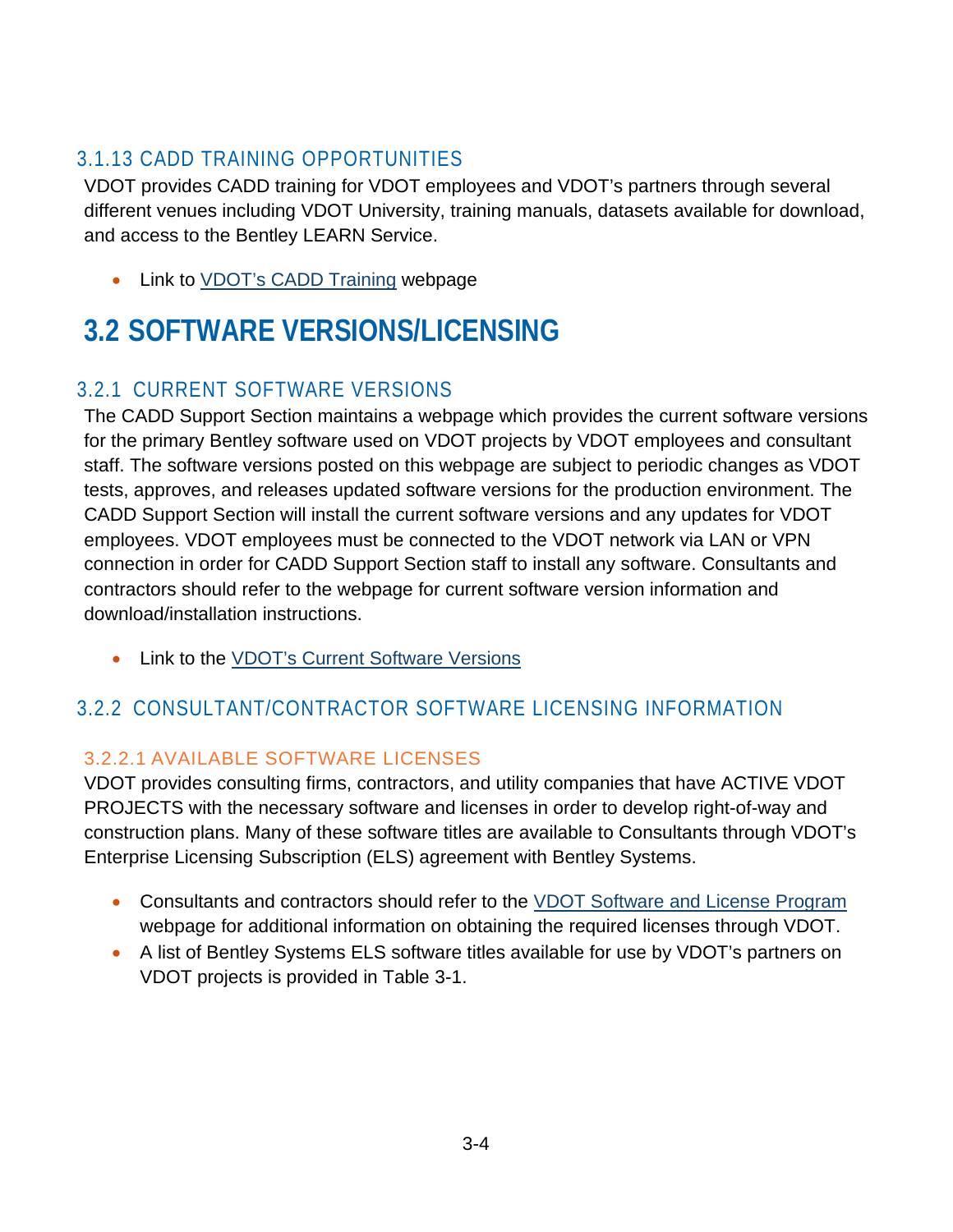#### <span id="page-7-0"></span>**Table [3-](#page-3-0)1: Bentley ELS Software Titles Available to Consultants and Contractors**

#### **Software Titles**

| <b>Bentley Connect</b><br>Agreement<br><b>Service</b>             | <b>GEOPAK Survey</b>                                              | <b>MicroStation Distributed</b><br>Processor       | <b>OpenFlows</b><br><b>StormCAD</b>                       |
|-------------------------------------------------------------------|-------------------------------------------------------------------|----------------------------------------------------|-----------------------------------------------------------|
| <b>Bentley Descartes</b>                                          | gINT AGS Toolkit                                                  | <b>MicroStation Extensions</b>                     | <b>OpenRoads</b><br>ConceptStation                        |
| <b>Bentley GEOPAK</b><br><b>Bridge</b>                            | gINT CLT                                                          | <b>MicroStation</b><br><b>GeoGraphics</b>          | <b>OpenRoads Designer</b>                                 |
| <b>Bentley GEOPAK</b><br><b>Civil Engineering</b><br><b>Suite</b> | gINT Logs                                                         | <b>MicroStation</b><br><b>GeoSELECTools</b>        | <b>OpenRoads Navigator</b>                                |
| <b>Bentley GEOPAK</b><br>Road                                     | gINT Professional                                                 | <b>MicroStation Geospatial</b><br><b>Extension</b> | <b>ProjectWise Edge</b>                                   |
| <b>Bentley Lumen RT</b>                                           | gINT Professional<br><b>Plus</b>                                  | <b>MicroStation PDF</b><br>Composer                | <b>ProjectWise Explorer</b><br><b>Client</b>              |
| <b>Bentley View V8i</b>                                           | <b>LEAP Bridge</b><br>Concrete                                    | <b>MicroStation</b><br><b>Schematics</b>           | <b>ProjectWise Explorer</b><br><b>Client V8i</b>          |
| <b>CONNECT</b><br><b>Advisor</b>                                  | <b>LEAP Bridge</b><br><b>Enterprise Design</b><br><b>Code USA</b> | <b>MicroStation TriForma</b>                       | <b>ProjectWise Explorer</b><br><b>CONNECT Plug-in</b>     |
| <b>CONNECTION</b><br><b>Client</b>                                | <b>LEAP Bridge Steel</b>                                          | <b>OpenBridge Modeler</b>                          | <b>STAAD Advance</b><br><b>Concrete Design US</b>         |
| <b>CONNECTIONS</b><br>Passport                                    | <b>LumenRT</b> Designer                                           | <b>OpenFlows CivilStorm</b>                        | <b>Subsurface Utilities</b><br><b>Design and Analysis</b> |
| <b>Culvert Master</b>                                             | <b>MicroStation</b>                                               | <b>OpenFlows FlowMaster</b>                        |                                                           |
| <b>Distributed</b><br><b>Rendering Service</b>                    | <b>MicroStation Civil</b><br><b>Extension</b>                     | <b>OpenFlows PondPack</b>                          |                                                           |

#### 3.2.2.2 PROCESS FOR LICENSE REQUESTS

Consultants/Contractors are to follow the process below for license requests.

- Any Prime Consultant/Contractor with an active VDOT project/contract who is requesting software licenses for the Prime Consultant/Contractor and/or their Subconsultant(s)/Subcontractor(s) will need to download, fill out, and submit the VDOT [Software License Request Form](http://vdotforms.vdot.virginia.gov/SearchResults.aspx?strFormNumber=LD-893) (LD-893) to their VDOT Project Manager.
	- All license requests **must** be made only by Prime Consultant/Contractor.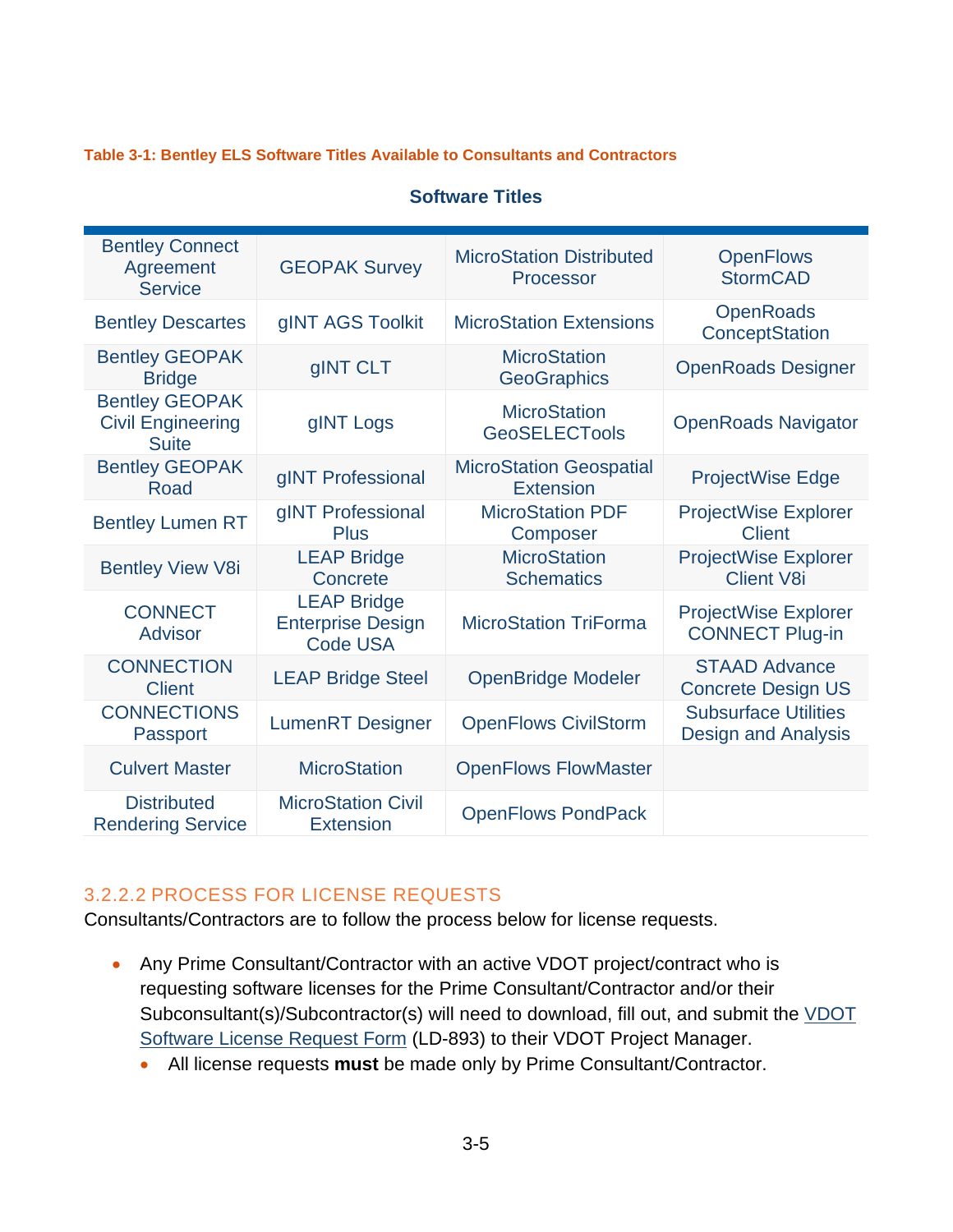- The Prime Consultant/Contractor is responsible for coordinating with their Subconsultant(s)/Subcontractor(s) regarding their individual licensing needs for the project and gathering the information required on the LD-893 form including the completed spreadsheet(s) with names, email addresses, computer names, and software versions for each license requested.
- Licenses are now based on individual users and computer names and are no longer based on the former process of one license per company or group.
- A separate LD-893 form must be submitted for each project/contract that software licenses are needed for.
- The form includes a section for the Prime Consultant to identify whether new license activation keys are needed or whether existing license activation keys are needed for a new project.
- The VDOT Project Manager will review all information provided on the LD-893 form including the VDOT project information and dates, Prime Consultant information, Subconsultant information (if required), spreadsheet attachments, and required signatures.
- Upon approval, the VDOT Project Manager will sign and email the completed form and attachments to the CADD Support Section at [CADDSupport@vdot.virginia.gov.](mailto:CADDSupport@vdot.virginia.gov?subject=Software%20License%20Request)
- The CADD Support Section will review the completed form and create the individual licenses for each email address/computer name listed on the spreadsheet(s) for each Prime Consultant and Subconsultant.
- The CADD Support Section will email the licenses to the Point of Contact listed on the bottom of the spreadsheet(s). Any licenses requested by the Prime Consultant for Subconsultants will be emailed directly to the Subconsultant's Point of Contact.
- The software and licensing is available for the duration of each individual active project/contract.
- Refer to [VDOT's Frequently Asked Questions \(FAQ\) for Bentley Licensing](http://www.virginiadot.org/business/locdes/faq_for_bentley_licensing.asp) for additional information.

*The use of any software with licenses issued by VDOT is limited solely to work on VDOT projects/contracts. Licenses are monitored for exclusive VDOT use and non-compliance with the license agreements may result in revocation of the supplied license(s).*

#### 3.2.2.3 REQUIREMENTS FOR JUSTIFICATION FOR ADDITIONAL LICENSE(S)

Consultants are to use [VDOT Software License Request Form](http://vdotforms.vdot.virginia.gov/SearchResults.aspx?strFormNumber=LD-893) (LD-893) to request additional licenses. The same process described above for initial license requests must be followed for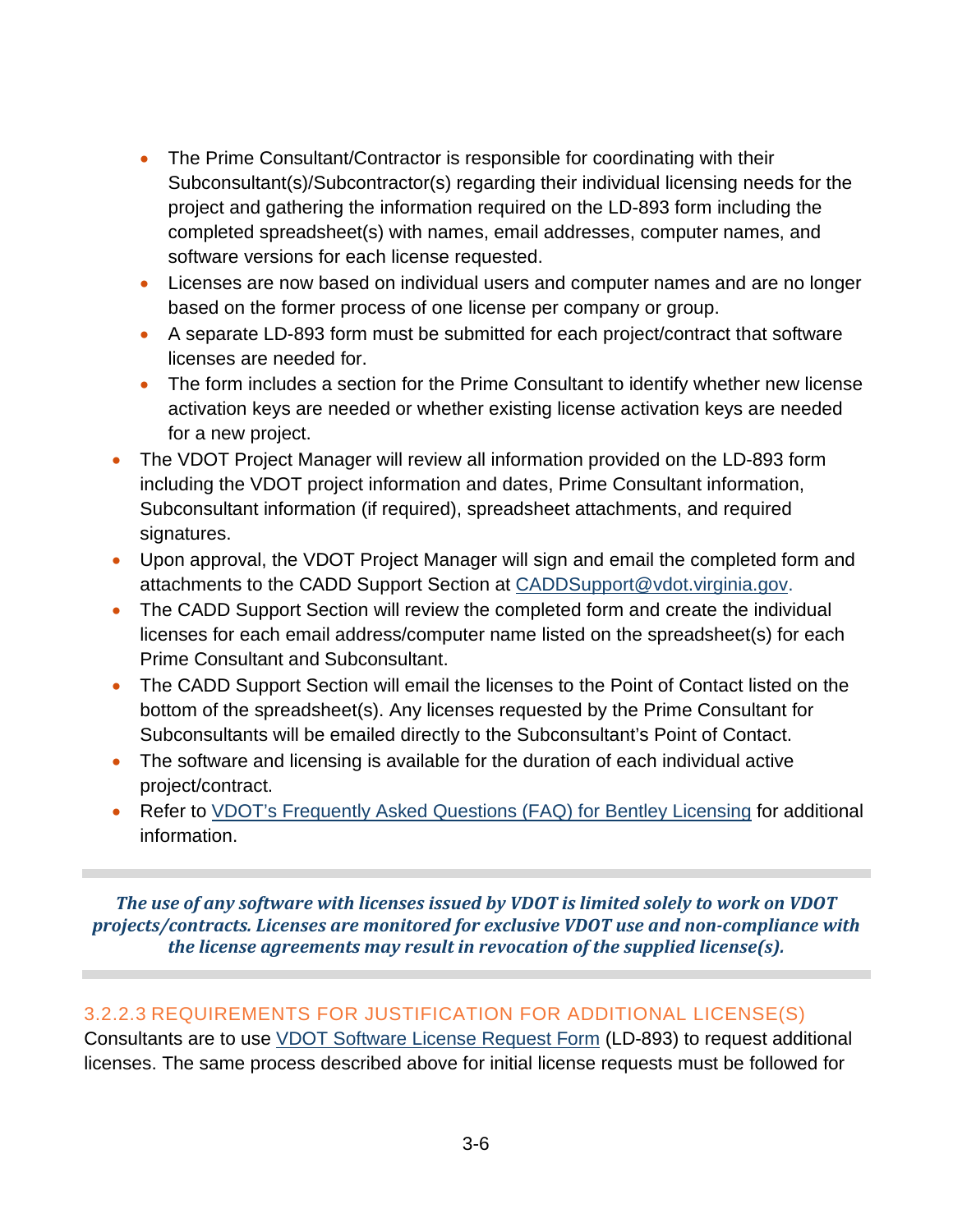any additional license requests and the requests must be made by the Prime Consultant/Contractor. The following are valid reasons to request additional licenses:

- Need additional license(s) for additional Prime and/or Subconsultant/Subcontractor staff assigned to a project
- Need additional license(s) for additional Subconsultant/Subcontractor added to a project
- Need additional license(s) for additional work/scope added to a project requiring additional software, different software, and/or additional Subconsultants/Subcontractors

#### 3.2.2.4 SOFTWARE LICENSED SEPARATELY

Licenses for software programs used by VDOT other than those listed above are not directly available to consultants/contractors. Please contact the software vendors for purchase of software licensing as required. See the [CADD Software and Application Support](http://www.virginiadot.org/business/locdes/cadd_software_and_applications_support.asp) webpage for a listing of additional software used by VDOT broken down by discipline.

## <span id="page-9-0"></span>**3.3 CADD WORKSPACE**

VDOT has developed a customized CADD Workspace for the MicroStation and ORD CADD platforms which provides all of the required VDOT configuration files, cell libraries, and resource files necessary to automatically configure MicroStation or ORD to generate plans and documents matching the uniform plan appearance requirements established by VDOT. These uniform appearance requirements are key to facilitating efficient plan reviews during the design phase between VDOT employees, consultants, and other outside agencies and for providing design information to the public in a uniform way making it easier to understand. Additionally, plans generated through VDOT's CADD Workspace that meet the uniform appearance requirements established by VDOT provide contractors and inspectors with the expected plan clarity necessary to easily understand the designer's intent, prepare accurate bids and reports, and facilitate the construction of the desired improvements per the plans in a timely manner.

#### <span id="page-9-1"></span>3.3.1 OPENROADS DESIGNER CONNECT EDITION (ORD) CADD WORKSPACE

The CADD Support Section in consultation with Bentley has developed an OpenRoads Designer CONNECT Edition (ORD) CADD Workspace which will be required for use on any projects where the contract or other VDOT guidance specifies that ORD is the required CADD platform for design delivery. This ORD CADD Workspace will be unique to projects designed using ORD and will not be suitable for use on OpenRoads/GEOPAK projects. **The migration of an existing OpenRoads/GEOPAK project to ORD must be completed prior to using the ORD CADD Workspace on project files.** Refer to the webpages at the links below for additional information regarding ORD including Announcements, Rollout, Project Migration, and Training specifics as well as Frequently Asked Questions.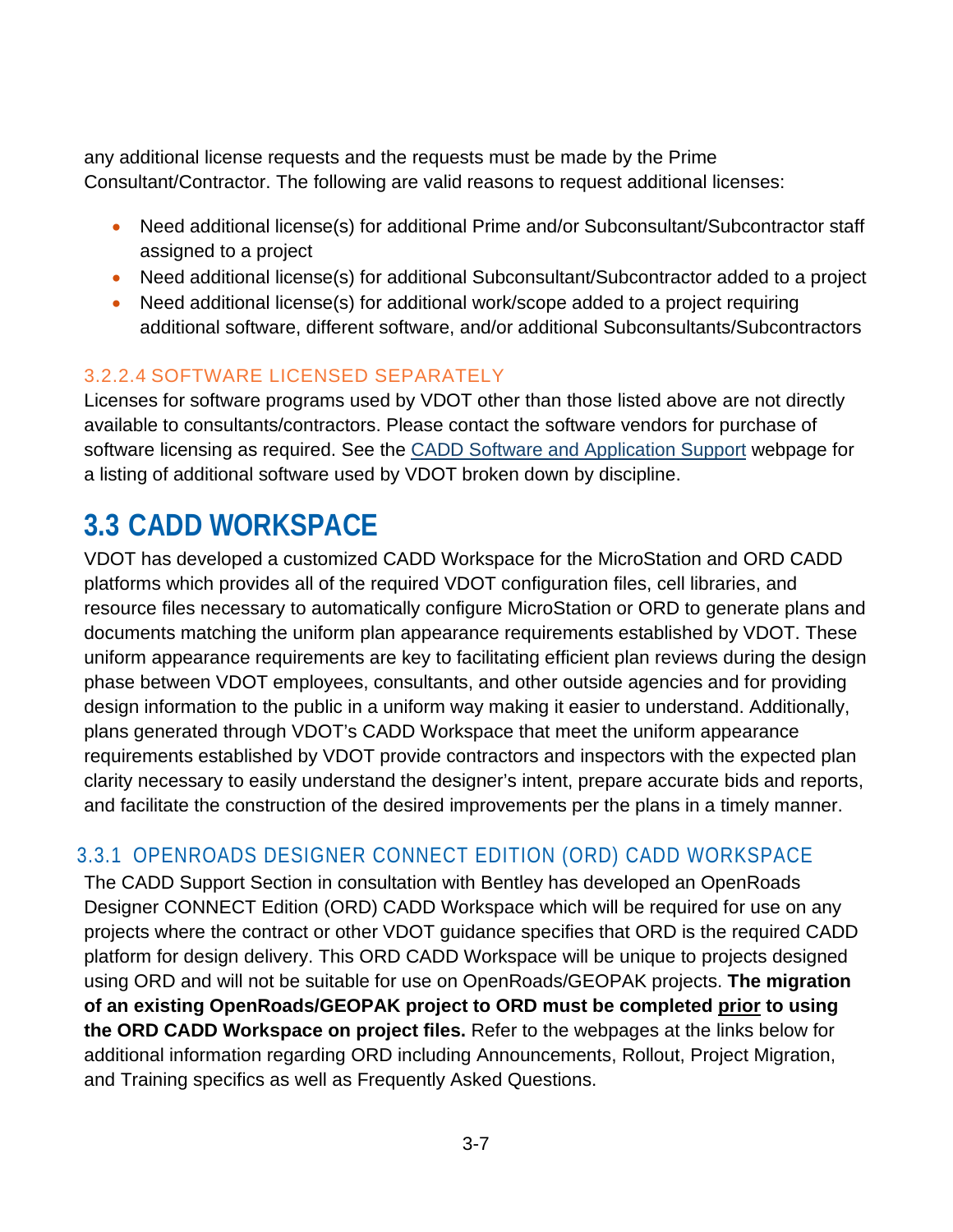- Link to [VDOT's ORD Connect Edition](http://www.virginiadot.org/business/locdes/openroads_designer_rollout.asp) webpage
- Link to [VDOT's ORD Frequently Asked Questions](http://www.virginiadot.org/business/locdes/openroads_faq.asp) webpage

#### 3.3.1.1 ORD PROJECTWISE MANAGED WORKSPACE

The CADD Support Section has developed an ORD ProjectWise Managed Workspace which provides one centrally managed secure ORD CADD Workspace which can be applied by VDOT to applicable ORD projects stored within VDOT's ProjectWise Document Management System. The CADD Support Section will apply the ORD Managed Workspace on a per project basis. When files are opened directly from an ORD project on VDOT's ProjectWise with the ORD Managed Workspace applied, the ORD VDOT CADD Workspace is automatically loaded correctly when ORD opens, regardless of whether the user is a VDOT employee, consultant, or contractor.

The CADD Support Section is currently configuring the ORD ProjectWise Managed Workspace and it will be made available when configuration and testing are complete. The CADD Support Section will provide instructions when available.

- Link to [VDOT's ORD Local Workspace](https://projectwiseconnector.azurewebsites.net/api/GetProcessGmailLink?code=zBBTVzTLoCXyxzYs/eme6FmqAnOnQBRHQHnNHl55aNpOS59HfWapQA==&timeout=3000&pwlink=pw://WAP04113.cov.virginia.gov:PW/Documents/P%7b89f902b5-e073-48ef-90f4-5865184fd934%7d/) zip file folder
- Link to VDOT's ORD ProjectWise Managed Workspace *(Coming Soon)*

## <span id="page-10-0"></span>3.3.2 OPENROADS/GEOPAK CADD WORKSPACE

The CADD Support Section has previously developed and distributed an OpenRoads/GEOPAK CADD Workspace that will continue to be used on projects that are not required to be migrated into ORD. The CADD Support Section will continue to maintain and update the resources in this OpenRoads/GEOPAK CADD workspace in order to support the timely completion of these projects. **All projects which will be required to be migrated into ORD shall use the ORD CADD Workspace described above after project migration is complete.**

#### 3.3.2.1 VDOT EMPLOYEES OPENROADS/GEOPAK WORKSPACE

The CADD Support Section provides VDOT employees who require access to MicroStation using OpenRoads/GEOPAK with computers which have the OpenRoads/GEOPAK CADD Workspace automatically configured to point to the correct workspace files and folders with no additional configuration required by the user.

#### 3.3.2.2 CONSULTANT/CONTRACTOR OPENROADS/GEOPAK WORKSPACE

VDOT provides an executable file with instructions which should be run by the Consultant or Contractor's IT staff. This executable file creates the OpenRoads/GEOPAK VDOT CADD workspace folder and file structure on the local machine on which it is executed. As noted in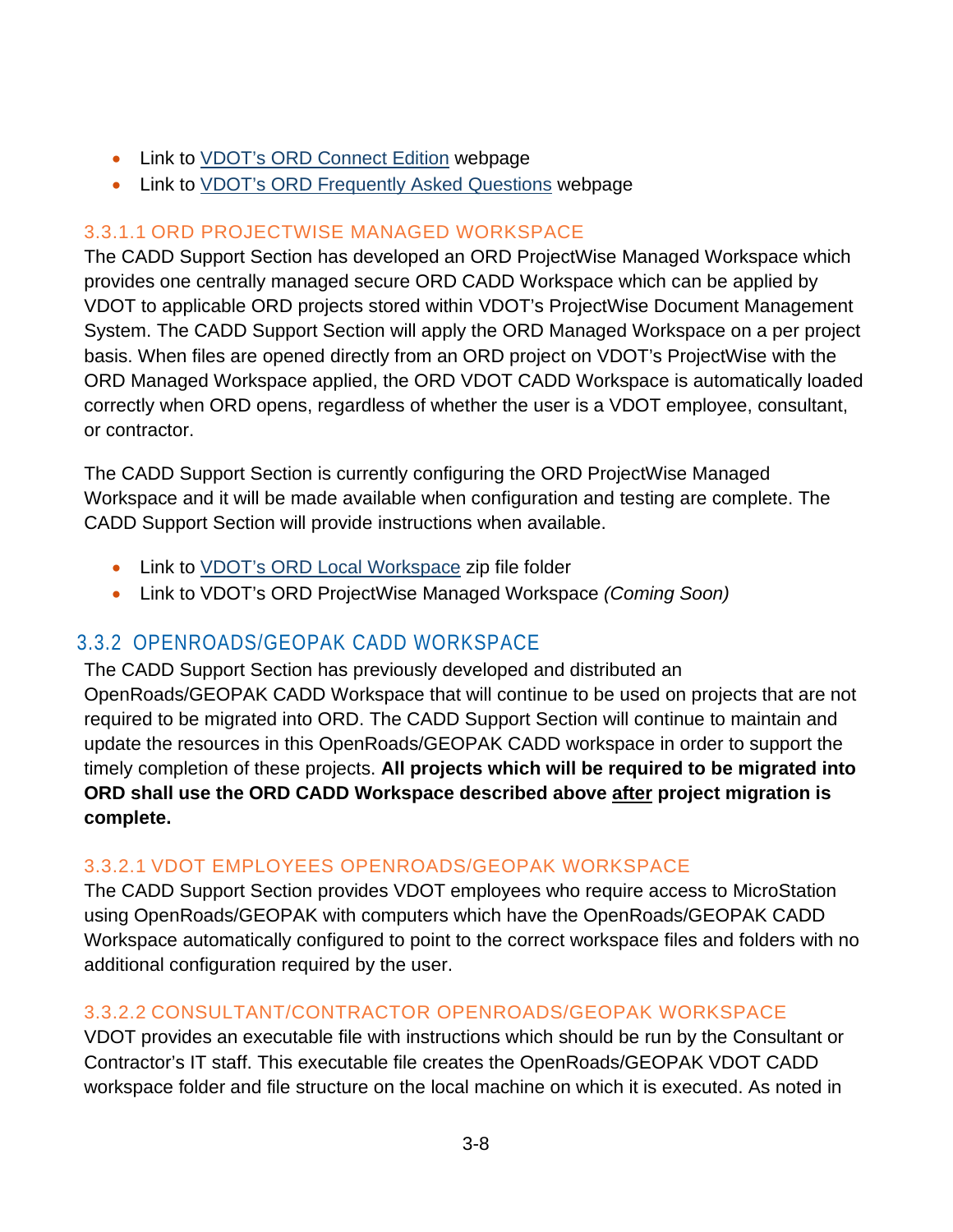the provided instructions, consultants and contractors have the option of deploying VDOT's Consultant OpenRoads/GEOPAK CADD Workspace on a server or similar means for managing the workspace for multiple users in one location.

- When installed on the local machine, the workspace files can be found at C:\proj\supv8i2015\.
- When installed on a server, the path to the workspace files will be based on the unique server name and folder structure present on the hosting server.
- Consultants and contractors should refer to VDOT's MicroStation and [OpenRoads/GEOPAK Webpage](http://www.virginiadot.org/business/locdes/microstation_and_openroadsgeopak.asp) for specific installation and configuration instructions.
- Link to [VDOT's Consultant OpenRoads/GEOPAK CADD Workspace](https://projectwiseconnector.azurewebsites.net/api/GetProcessGmailLink?code=zBBTVzTLoCXyxzYs/eme6FmqAnOnQBRHQHnNHl55aNpOS59HfWapQA==&timeout=3000&pwlink=pw://WAP04113.cov.virginia.gov:PW/Documents/P%7b7b75143c-5ce8-444b-80df-b93d124259ab%7d/) folder

Due to the many potential methods by which consultants and contractors may choose to deploy the VDOT CADD Workspace within their local environments, the CADD Support Section is limited in their ability to troubleshoot and assist with issues that arise from installation methods other than the standard install on the local machine from the provided executable file.

# <span id="page-11-0"></span>**3.4 WORKING UNITS**

## <span id="page-11-1"></span>3.4.1 VDOT TRANSITION FROM FEET TO US SURVEY FEET

In 2014, VDOT began migrating to the Bentley OpenRoads platform. With this migration, VDOT also transitioned MicroStation design file working units from the "legacy" International Foot working units (Feet) to the US Survey Foot working units (US Survey Feet) for new projects as required per Section § 55-290 of the Code of Virginia. Projects with MicroStation design file working units based on the International Foot working units (also referred to as Imperial Foot) are considered "legacy" projects.

*Code of Virginia Section 55-290 – Plane coordinates used in systems states "The plane coordinates of a point on the earth's surface, to be used in expressing the position or location of such point in the appropriate zone of these systems, shall be expressed in U.S. survey feet and decimals of a foot. When converting coordinates in the Virginia Coordinate System of 1983 from meters and decimals of a meter to feet and decimals of a foot, the U.S. survey foot factor (one foot equals 1200/3937 meters) shall be used."*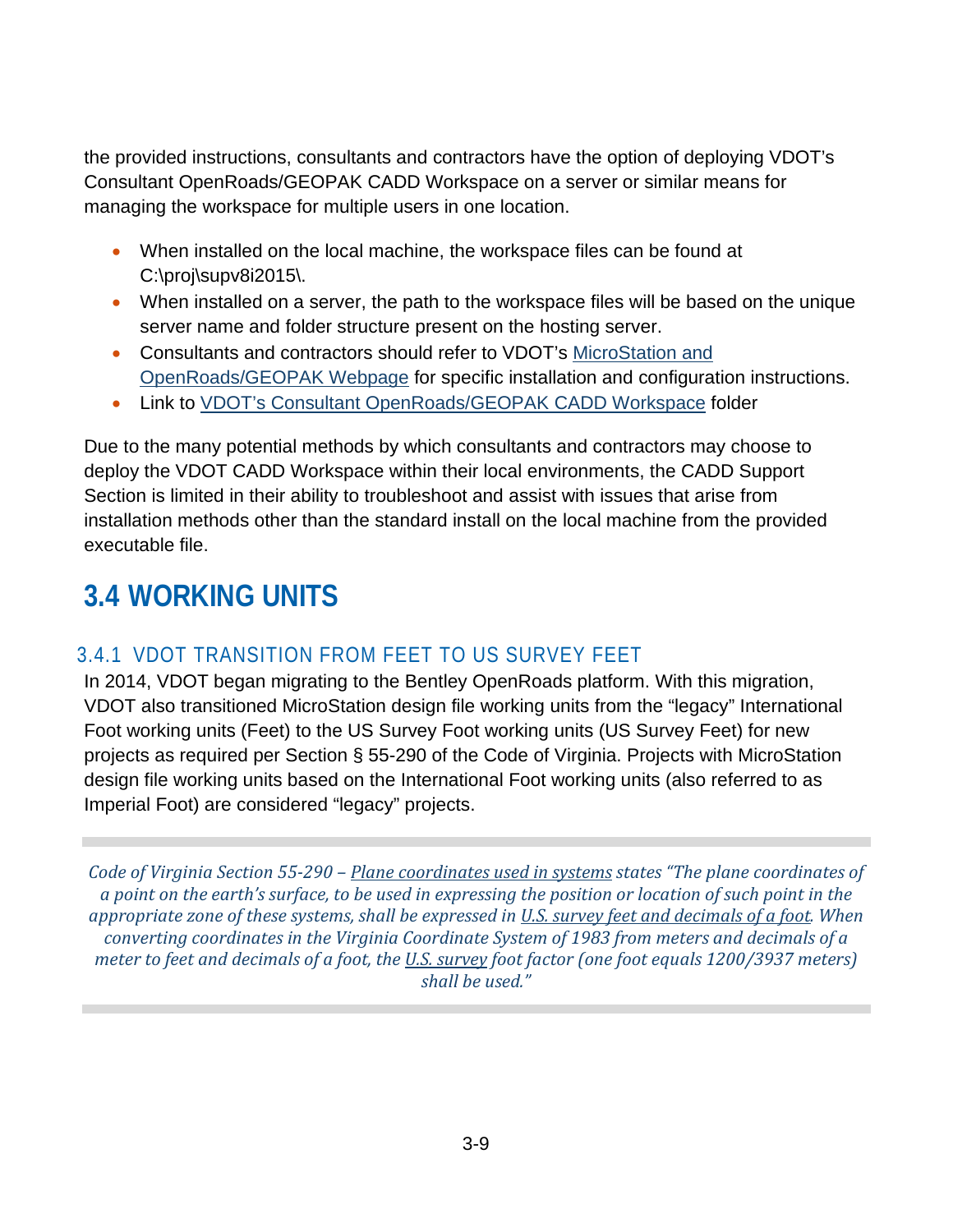The differences between Feet and US Survey Feet working units are as follows:

- 1 US Survey Foot = 1.000002 International Foot
- This is a difference of 2 ten-thousandths in 100 feet. It is generally not significant when measuring distances within our projects. However, the origin of our coordinate system is far enough away that designers will have a significant error if they try to superimpose (reference) graphics drawn in one system over graphics drawn in the other.
- It is critical to **never mix working units**.
- **All design disciplines and consultant staff are** *responsible* **for using the same working units as the base survey files, no exceptions.**

# <span id="page-12-0"></span>**3.5 SEED FILES**

All MicroStation or ORD design files must be created from a seed file. These seed files have several operating parameters and design file settings which are specific to that design file's purpose. These parameters include the working units, global origin, and color table of the seed file. Separate seed files have been created for different types of design files and for different disciplines.

As noted above, VDOT used (and in some cases still uses) "legacy" International Foot (Imperial) working units based on the International Foot in all MicroStation files. Accordingly, VDOT will continue to use the legacy seed files for the existing projects life cycle (in International Foot units) only.

In 2014, VDOT's survey group started providing projects in the US Survey Foot seed file for new projects in an effort to comply with the code listed above. Except as noted below, new project assignments after June 1, 2015 will use the US Survey Foot seed files. New projects may use the "legacy" International Foot seed file if the new project is tying into an old legacy project. This should be determined prior to commencing survey.

- Files will note the seed file used to begin the project.
- All VDOT employees and consultant staff are responsible for verifying and using the proper seed file when work is assigned.
- Any MicroStation or ORD file that shows or references the survey file will need to utilize the correct seed files with matching working units.
- It is critical to NEVER MIX WORKING UNITS.

## <span id="page-12-1"></span>3.5.1 US SURVEY FOOT SEED FILES – (US SURVEY FEET)

New 2D and 3D seed files are provided with the US Survey Foot working unit (US Survey Feet) and should be used for all Projects where the Survey files are set to US Survey Foot.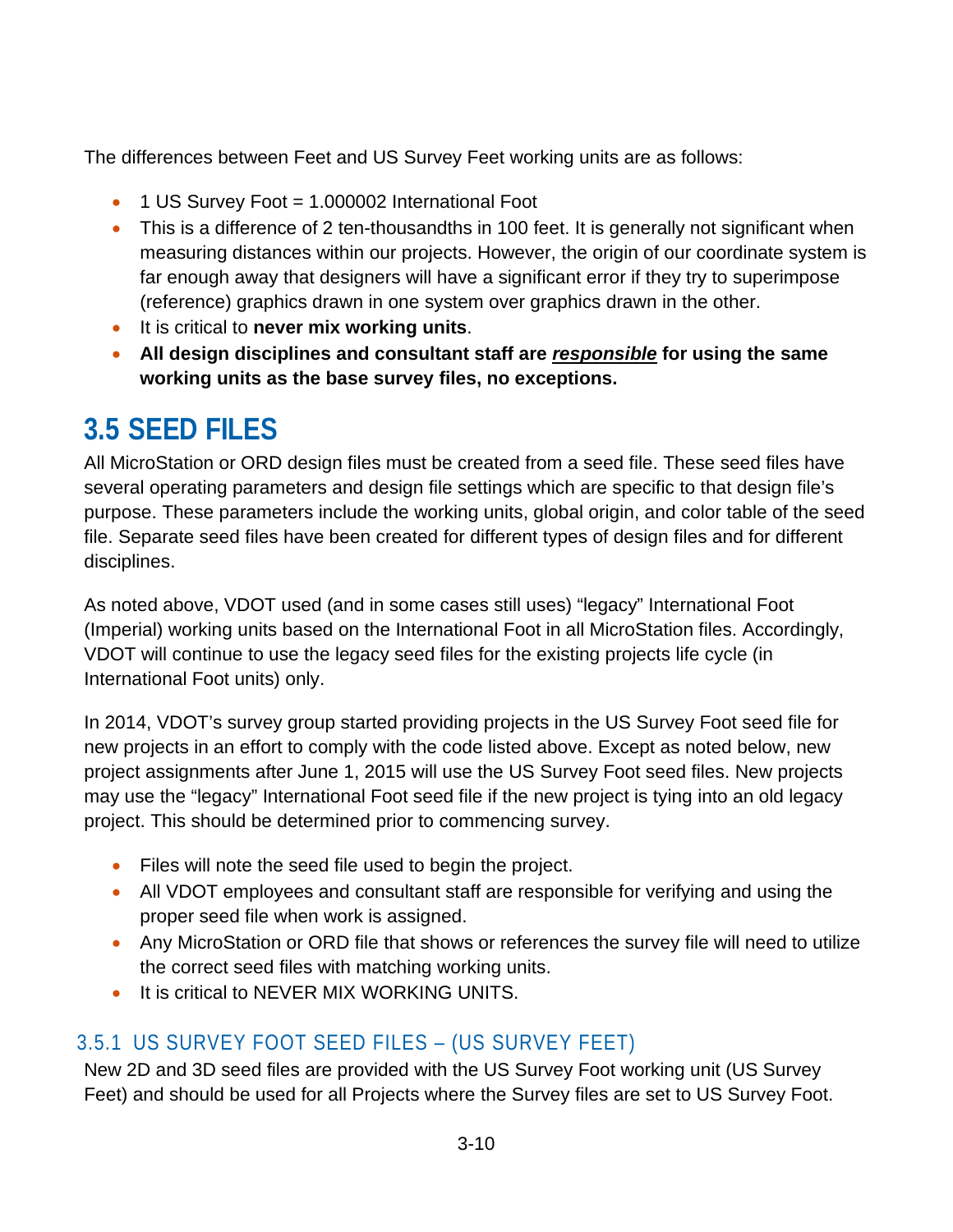New US Survey Foot seed files are located in the following directories:

- OpenRoads/GEOPAK CADD Workspace: C:\proj\supv8i2015\seed\US Survey Foot\
- ORD CADD Workspace: *(Coming Soon)*

[Table 3-2](#page-13-1) below lists the VDOT provided seed files by discipline for US Survey Foot units.

#### <span id="page-13-1"></span>**Table [3-](#page-3-0)2: US Survey Foot Seed Files**

| <b>Seed File Name</b> | <b>Description</b>                                                          | <b>Disciplines</b>                                                                                                    |  |
|-----------------------|-----------------------------------------------------------------------------|-----------------------------------------------------------------------------------------------------------------------|--|
| rwdatasheet.dgn       | <b>Right of Way Data Sheet Seed File</b><br>with embedded Excel spreadsheet | Roadway, Survey, Right<br>of Way                                                                                      |  |
| USFootSeed.dgn        | <b>Standard 2D Seed File</b>                                                | Environmental,<br>Hydraulics, Landscape,<br>Materials, Right of Way,<br>Roadway, Survey,<br><b>Traffic, Utilities</b> |  |
| USFootSeed3D.dgn      | <b>Standard 3D Seed File</b>                                                | Hydraulics, Roadway,<br>Survey, Traffic                                                                               |  |
| USBRSEED_V8i.dgn      | <b>Structures and Bridge 2D Seed File</b>                                   | <b>Structures and Bridge</b>                                                                                          |  |
| guidesign.dgn         | <b>GuideSign Layout 2D Seed File</b>                                        | Roadway, Traffic                                                                                                      |  |

## <span id="page-13-0"></span>3.5.2 "LEGACY" INTERNATIONAL FOOT SEED FILES – (FEET)

"Legacy" files are MicroStation files started prior to July 2014 that use the legacy International Foot (Feet) as a working unit. All legacy survey and design projects must continue to use the old legacy seed files for the duration of the project for consistency due to working unit settings. Any drawings created in association with legacy project files MUST use the legacy seed files which are set to the International foot (Feet).

Seed files for legacy project files are located in the following directories:

- OpenRoads/GEOPAK CADD Workspace: C:\proj\supv8i2015\seed\Imperial\
- ORD CADD Workspace: *(Coming Soon)*

[Table 3-3](#page-14-1) below lists the VDOT provided seed files by discipline for International Foot units.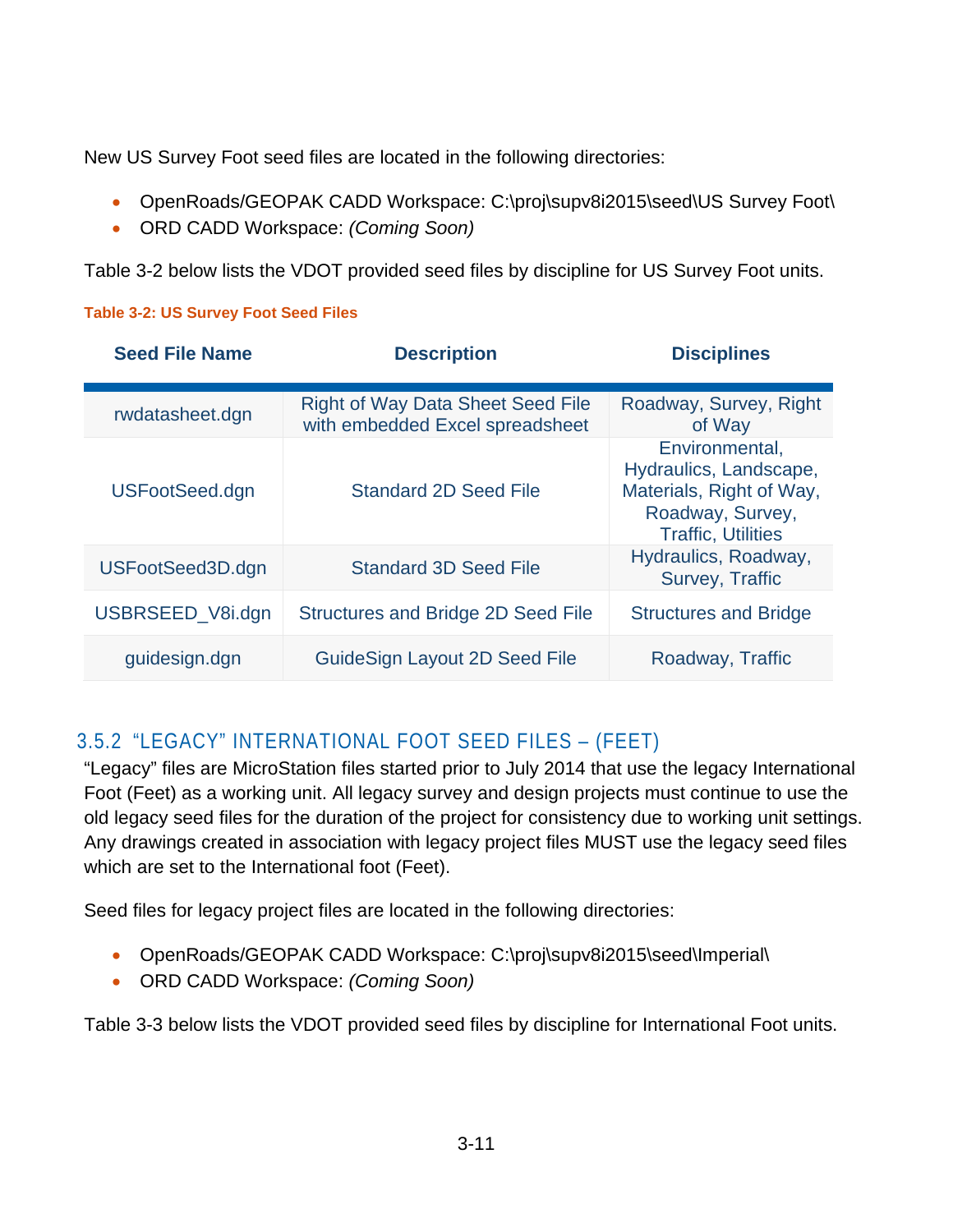#### <span id="page-14-1"></span>**Table [3-](#page-3-0)3: Legacy International Foot Seed Files**

| <b>Seed File Name</b>             | <b>Description</b>                                                             | <b>Disciplines</b>                                |
|-----------------------------------|--------------------------------------------------------------------------------|---------------------------------------------------|
| BRSEED_V8i.dgn                    | <b>Structures and Bridge 2D Seed File</b>                                      | <b>Structures and Bridge</b>                      |
| eng-ser-seed.dgn                  | <b>Standard Seed File for Insertable</b><br><b>Sheet</b>                       | Hydraulics, Roadway,<br><b>Traffic, Utilities</b> |
| geopakdes.dgn                     | Standard Seed File for creating the<br><b>Design</b>                           | Hydraulics, Roadway,<br><b>Traffic, Utilities</b> |
| geopakdtm.dgn                     | <b>GEOPAK Seed File for creating 3D</b><br>files for design                    | Roadway                                           |
| geopakprof.dgn                    | <b>GEOPAK Seed File for creating</b><br><b>Profiles</b>                        | Roadway                                           |
| geopakwork.dgn                    | <b>GEOPAK Seed File for pattern lines,</b><br>shapes, template separator, etc. | Roadway                                           |
| geopakxs.dgn                      | <b>GEOPAK Seed File for Master Cross</b><br><b>Section File</b>                | Roadway                                           |
| geopakxsht.dgn                    | <b>GEOPAK seed file for Cross Section</b><br><b>Sheet File</b>                 | Roadway                                           |
| guidesign.dgn                     | <b>GuideSign Layout 2D Seed File</b>                                           | Roadway, Traffic                                  |
| matseedV8i.dgn                    | <b>Standard Seed File for Gint</b>                                             | <b>Materials</b>                                  |
| <b>Public Hearing</b><br>Seed.dgn | <b>Standard Seed File for Public</b><br><b>Hearing Display</b>                 | Roadway                                           |
| Survey-Legacy-<br>2D.dgn          | <b>Standard Seed File for creating 2D</b><br><b>Survey Files</b>               | <b>Survey</b>                                     |
| Survey-Legacy-<br>3D.dgn          | <b>Standard Seed File for creating 3D</b><br><b>Survey Files</b>               | <b>Survey</b>                                     |
| vdotseed.dgn                      | <b>Generic Imperial Seed File</b>                                              | Roadway                                           |

## <span id="page-14-0"></span>**3.6 DESIGN LIBRARIES**

Design Libraries (DGNLIBs) with the .dgnlib extension are MicroStation or ORD files which contain CADD Standard and Library data and easily allow for the propagation of standards across the organization. The information in these design libraries are shared with all VDOT CADD users through VDOT's workspaces. The type of information stored and shared in DGNLIBs can include: Levels and Symbology, Level Filters, Text Styles, Dimension Styles,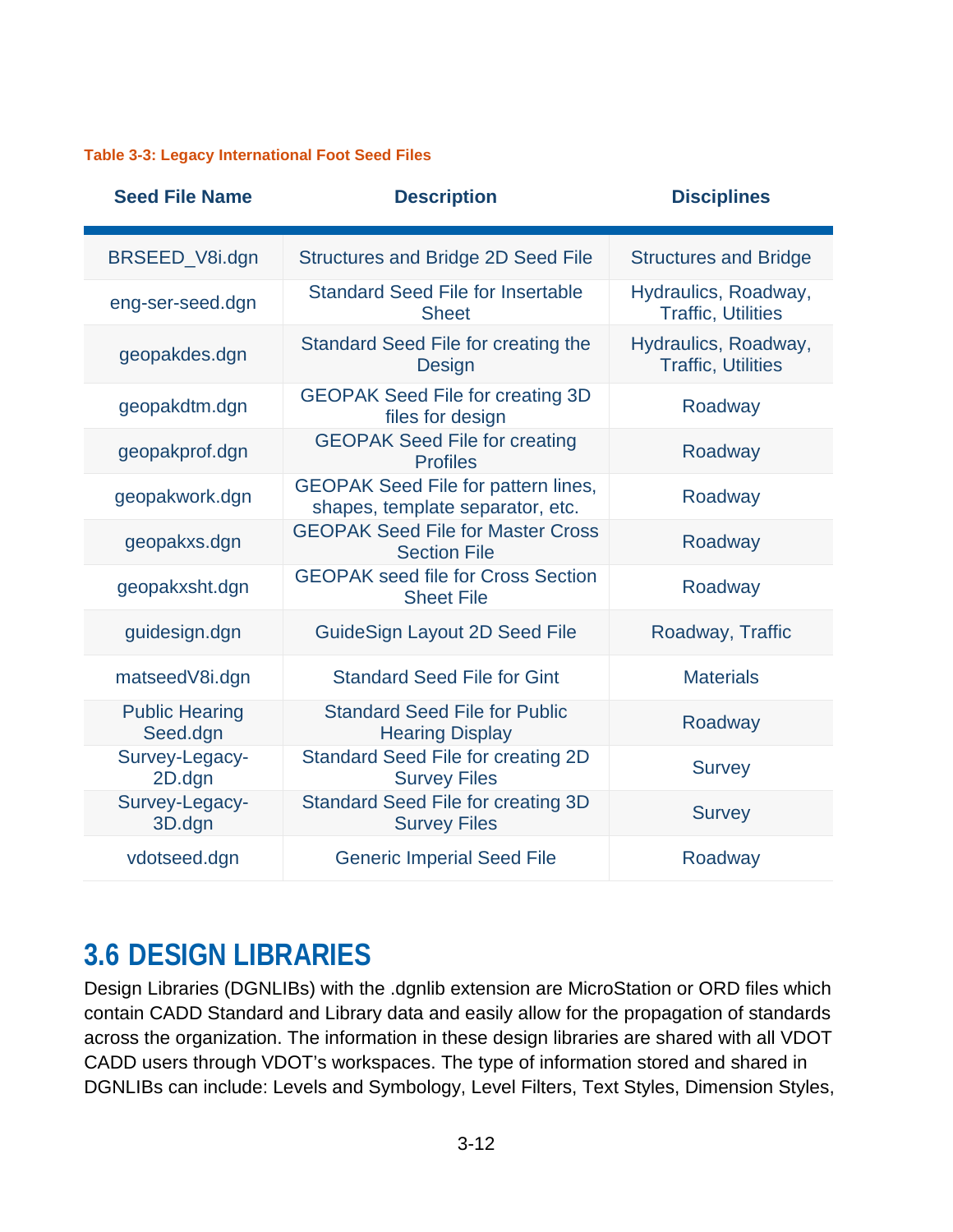Line Styles, Display Styles, Print Styles, Cells, Civil Cells, Design Standards, Element Templates, Feature Definitions, Project Explorer Linksets, Visualization Settings, and MicroStation or ORD Interfaces and Menu's. VDOT does not currently provide Line Styles in DGNLIB format.

Link to VDOT's DGNLIB's [for OpenRoads/GEOPAK and ORD CADD Workspaces](https://www.virginiadot.org/business/resources/LocDes/CADDManual/File/Design_Library_DGNLIB_Names_and_Descriptions.xlsx)

# <span id="page-15-0"></span>**3.7 CADD FILE NAMES**

VDOT has developed a standard CADD file naming convention for use in plan and model production on VDOT projects. Each discipline has developed specific standard file names which convey to the user the purpose of the design and sheet files and provide information on the type of content of the file. File names must not be duplicated within a project folder structure to avoid issues with reference files and data integrity. Consistency must be used in assigning file names to CADD design files to ensure that future searches for the files is a simpler task.

## <span id="page-15-1"></span>3.7.1 CADD FILE NAMES BY DISCIPLINE

The document linked below provides tables of VDOT CADD file names broken down by discipline which contain the standard file names and any additional instructions required to correctly name the design and sheet files for a project.

• Link to **VDOT CADD Files Names** 

## <span id="page-15-2"></span>3.7.2 FILE NAME FORMAT

The following naming convention depicted in the tables above shall be used on all CADD files:

- Survey Files
	- $\bullet$  S + FILE TYPE + UPC  $#$  + EXTENSION
- Design Files (including Sheet Files)
	- DIVISION + UPC # + DESIGNATED USE/SHEET NUMBER + EXTENSION
- Structure and Bridge Files
	- Structure and Bridge file names are provided in VDOT's Manual of the Structure and [Bridge Division.](http://www.virginiadot.org/business/resources/bridge/Manuals/Part2/Chapter1.pdf)
- The CADD File Name is NOT limited but it is recommended that file name is no more than Twenty (20) CHARACTERS in length with a three-character extension.
	- Example:  $d1234508(12)$ .dgn. Special Characters should be limited to (),  $\overline{a}$ , and -.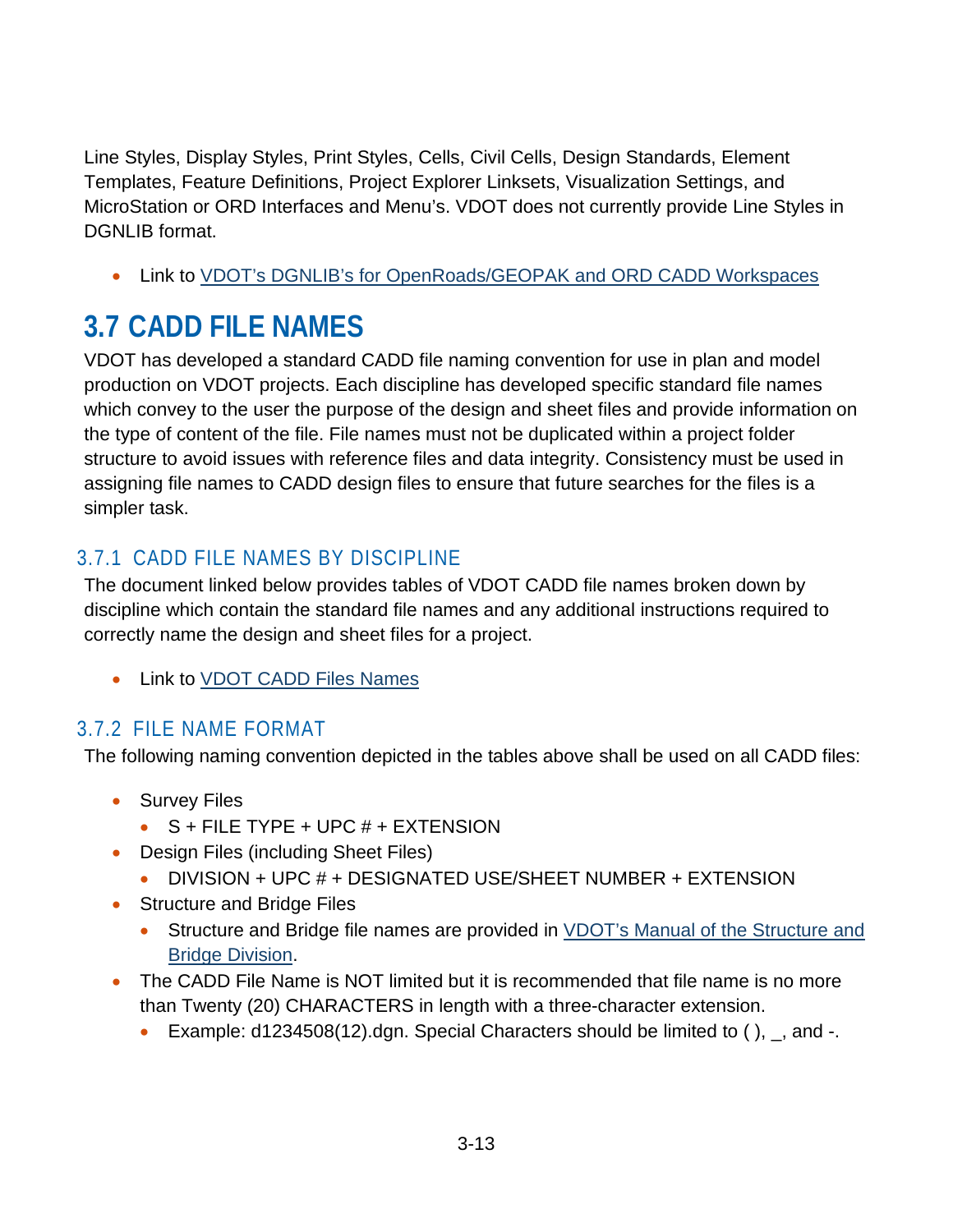#### <span id="page-16-0"></span>3.7.3 PLAN SHEET NUMBERING

In accordance with sheet numbering standards as specified in the Road Design Manual (RDM) Section 2E-6 for the Index of Sheets (and shown on the Sample Index of Sheets in RDM Chapter 2H), each type of drawing has a specific sheet number or number range that must be used. [Table 3-4](#page-16-1) below provides a detailed list of the plan sheet numbering standards used by VDOT in the development of plans.

#### <span id="page-16-1"></span>**Table [3-](#page-3-0)4: Plan Sheet Numbering Standards**

| <b>Sheet Name</b>                                                                                               | <b>Sheet Number</b>                                                                                                                                              |
|-----------------------------------------------------------------------------------------------------------------|------------------------------------------------------------------------------------------------------------------------------------------------------------------|
| <b>Title Sheet</b>                                                                                              | 01                                                                                                                                                               |
| <b>Location Map Sheet</b>                                                                                       | $01A^*$                                                                                                                                                          |
| <b>Index of Sheets</b>                                                                                          | $01B^*$                                                                                                                                                          |
| <b>Right of Way Data Sheet</b>                                                                                  | 01C *                                                                                                                                                            |
| <b>Revision Data Sheet</b>                                                                                      | $01D^*$                                                                                                                                                          |
| <b>Stream Flow Hydrograph Sheet</b>                                                                             | $01E^*$                                                                                                                                                          |
| <b>Survey and Construction Alignment Data</b><br><b>Sheets</b>                                                  | 01F, 01G *                                                                                                                                                       |
| <b>Underground Utility Test Hole Information</b><br><b>Sheet</b>                                                | $01H*$                                                                                                                                                           |
| Maintenance of Traffic, Sequence of<br><b>Construction, and Transportation</b><br><b>Management Plan Sheets</b> | 01J, 01K *                                                                                                                                                       |
| <b>General Notes</b>                                                                                            | 02                                                                                                                                                               |
| <b>Typical Sections</b>                                                                                         | 02A (1 <sup>st</sup> Typical Sheet)                                                                                                                              |
| <b>Typical Sections</b>                                                                                         | 02B * (Additional Typical Sheets)                                                                                                                                |
| <b>Details</b>                                                                                                  | 02 * (Summary Sheets, Environmental<br><b>Commitments Summary Sheets, Detail</b><br>Sheets, Special Design Sheets, Hydrologic<br>Data Sheet, SWPPP Sheets, etc.) |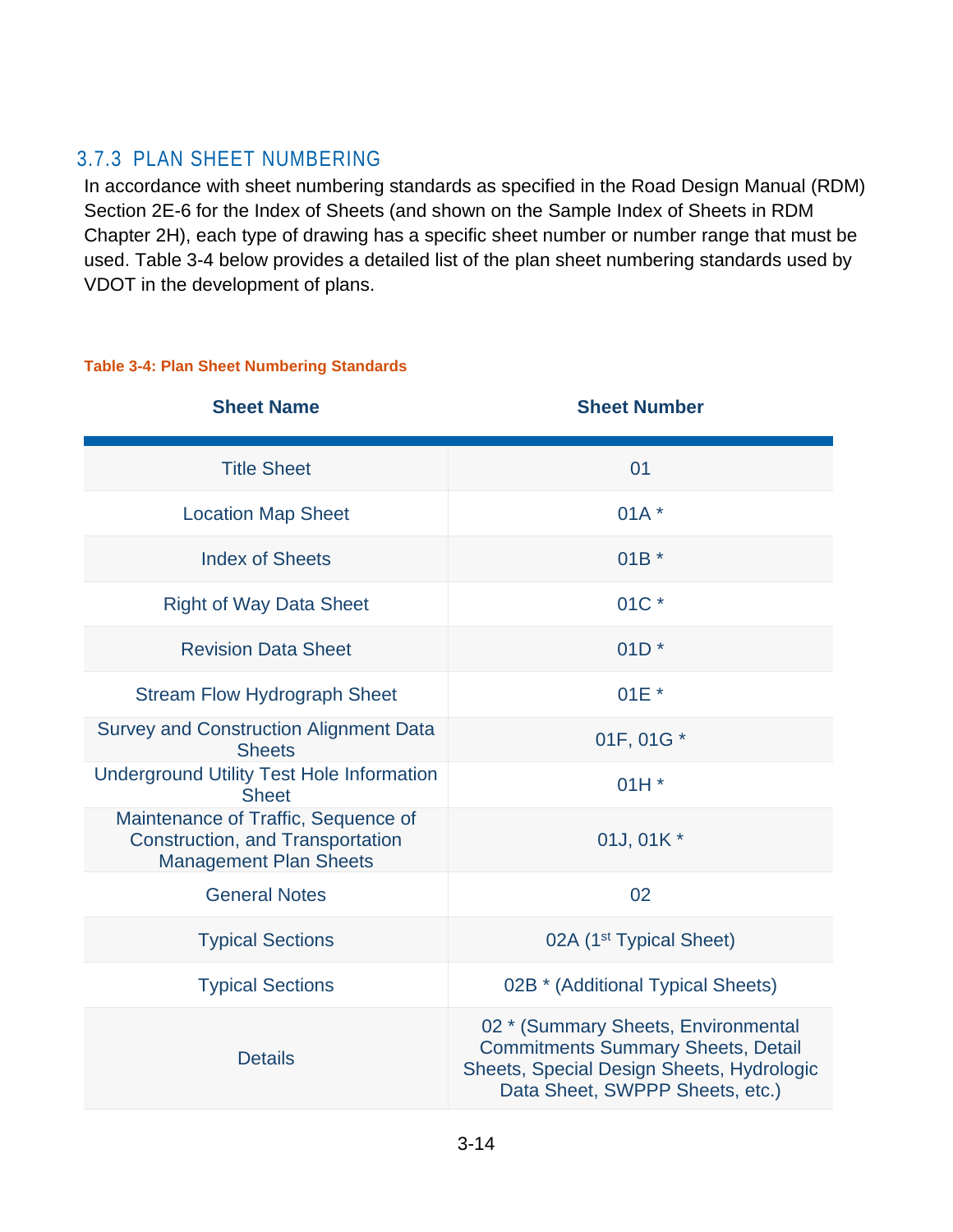| <b>Sheet Name</b>                                                        | <b>Sheet Number</b>                                |
|--------------------------------------------------------------------------|----------------------------------------------------|
| <b>Plan Sheets</b>                                                       | 03, 04, 05                                         |
| <b>Profile Sheets</b>                                                    | 03A, 04A, 05A                                      |
| <b>Drainage Description Sheets</b>                                       | 03B, 04B, 05B                                      |
| <b>Phased Erosion and Sediment Control</b><br><b>Sheets</b>              | 03C, 03D, 04C, 04D, 05C, 05D                       |
| <b>Environmental Commitments Plan Sheets</b>                             | 03E, 04E, 05E                                      |
| <b>Right of Way Plan Sheets</b>                                          | 03RW, 04RW, 05RW                                   |
| Utility Plan Sheets (for UFI)                                            | 03UT, 04UT, 05UT                                   |
| <b>Entrance Profile Sheets</b>                                           | $06(1) - 06()$ **                                  |
| <b>Storm Sewer Profile Sheets</b>                                        | $07(1) - 07()$ **                                  |
| Signing Plan Sheets (or Signing and<br>Pavement Markings Plan Sheets)*** | $08(1) - 08()$ **                                  |
| <b>Lighting Plan Sheets</b>                                              | $09(1) - 09()$ **                                  |
| <b>Signal Plan Sheets</b>                                                | $10(1) - 10()$ **                                  |
| <b>Pavement Markings Plan Sheets***</b>                                  | $11(1) - 11()$ **                                  |
| Utility Adjustment Plan Sheets (In-Plan<br><b>Example 19 Utilities</b> ) | $12(1) - 12()$ **                                  |
| <b>Landscape Plan Sheets</b>                                             | $13(1) - 13($ ) **                                 |
| <b>Cross Section Sheets</b>                                              | $1 - XXX$ ****                                     |
| <b>Bridge Plans</b>                                                      | See Manual of the Structure<br>and Bridge Division |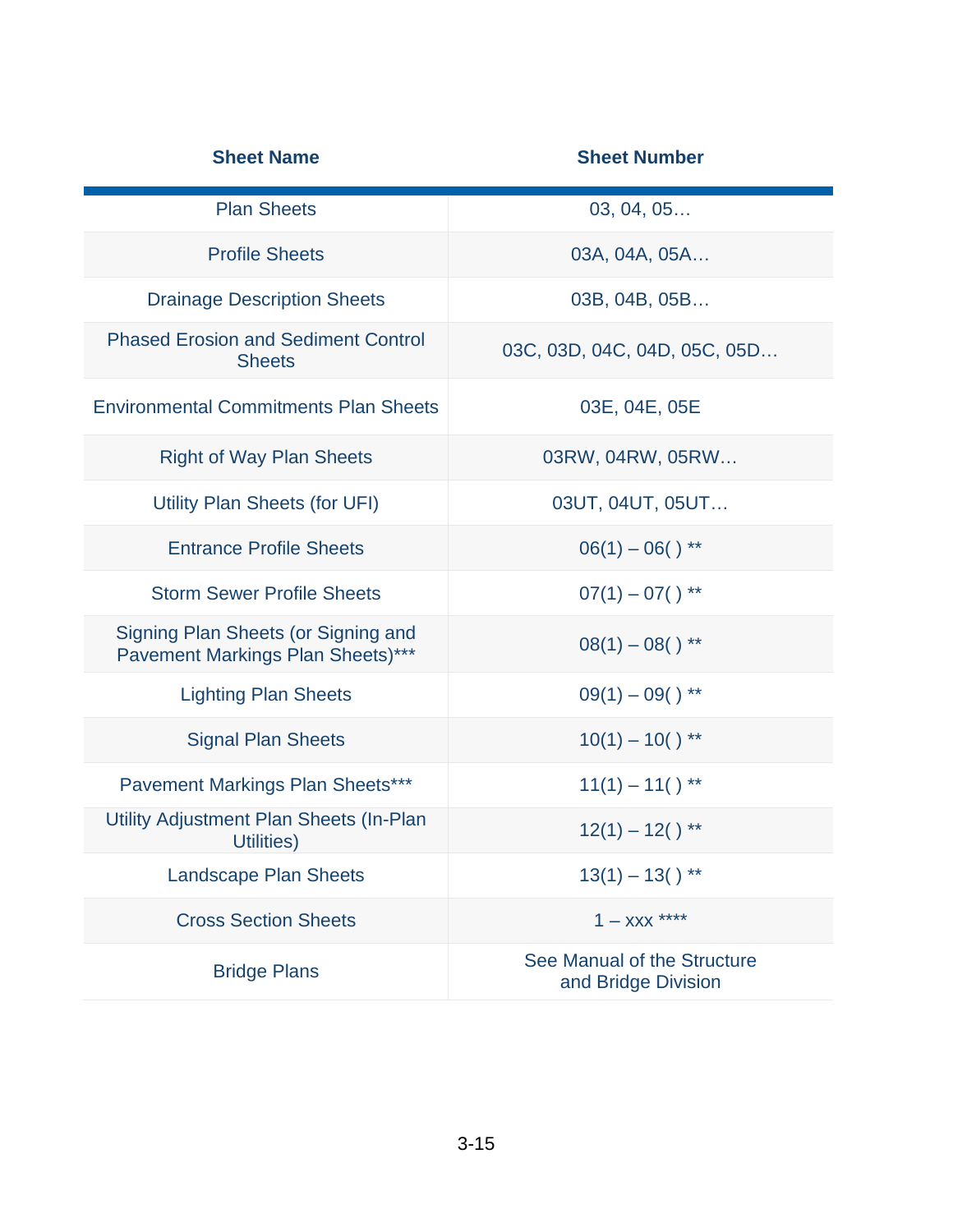\* The Lead Design Engineer assigns the Alpha Letter to sheets. Numbering in the "1" series may need to be adjusted to allow for the exclusion of sheet(s), such as the Project Location Map.

\*\* Ancillary plans (Utility Relocation, Lighting, Signs, Traffic Control Devices, Landscaping, Bridge, etc.), which are to be incorporated into the plan assembly, are to be assigned plan series numbers beginning after the last plan sheet number by the lead design engineer, in coordination with the project manager.

\*\*\* The Signing and Pavement Markings plan sheets may be combined into the same sheet file (the preferred method) per the Discipline Specific Plan Production Procedures for the Traffic Division in Chapter 4 of the CADD Manual. When plan clarity cannot be achieved due to project complexity, the Signing and Pavement Marking Plan Sheets should be broken into two different sheet series as noted in the prior table.

\*\*\*\* Main cross section sheets are numbered and placed in accordance with cross section sheet numbering.

Bridge plans have their own plan sheet numbering system. Place the bridge plans after the cross sections in the plan assembly.

## <span id="page-18-0"></span>3.7.4 COMMONLY ENCOUNTERED FILE EXTENSION TYPES

The document linked below provides a list of the common file extensions which may be encountered by the different disciplines when working on VDOT projects.

• Link to [Common VDOT](https://www.virginiadot.org/business/resources/LocDes/CADDManual/File/Common_VDOT_File_Extensions.pdf) File Extensions

# <span id="page-18-1"></span>**3.8 DRAWING SCALE**

Several of the components in VDOT's CADD Workspace are placed based on the drawing scale of the plan sheet being produced. VDOT utilizes a standard sheet size of 23"x35" for plan sheets. Other sheet sizes are used for scroll plots, permit sketches, public hearing displays, and other meeting displays. VDOT primarily uses three drawing scales based on the desired scale of the plans being produced. The standards for determining a project appropriate scale are discussed in VDOT's Road Design Manual Section 2C-5. The selected scale is dependent on the project facility's roadway classification, whether it is an urban project, and the overall complexity of the project. The plan scale selected should provide neat, legible, and clearly readable plans. The standard drawing scales used on the majority of plans are provided below.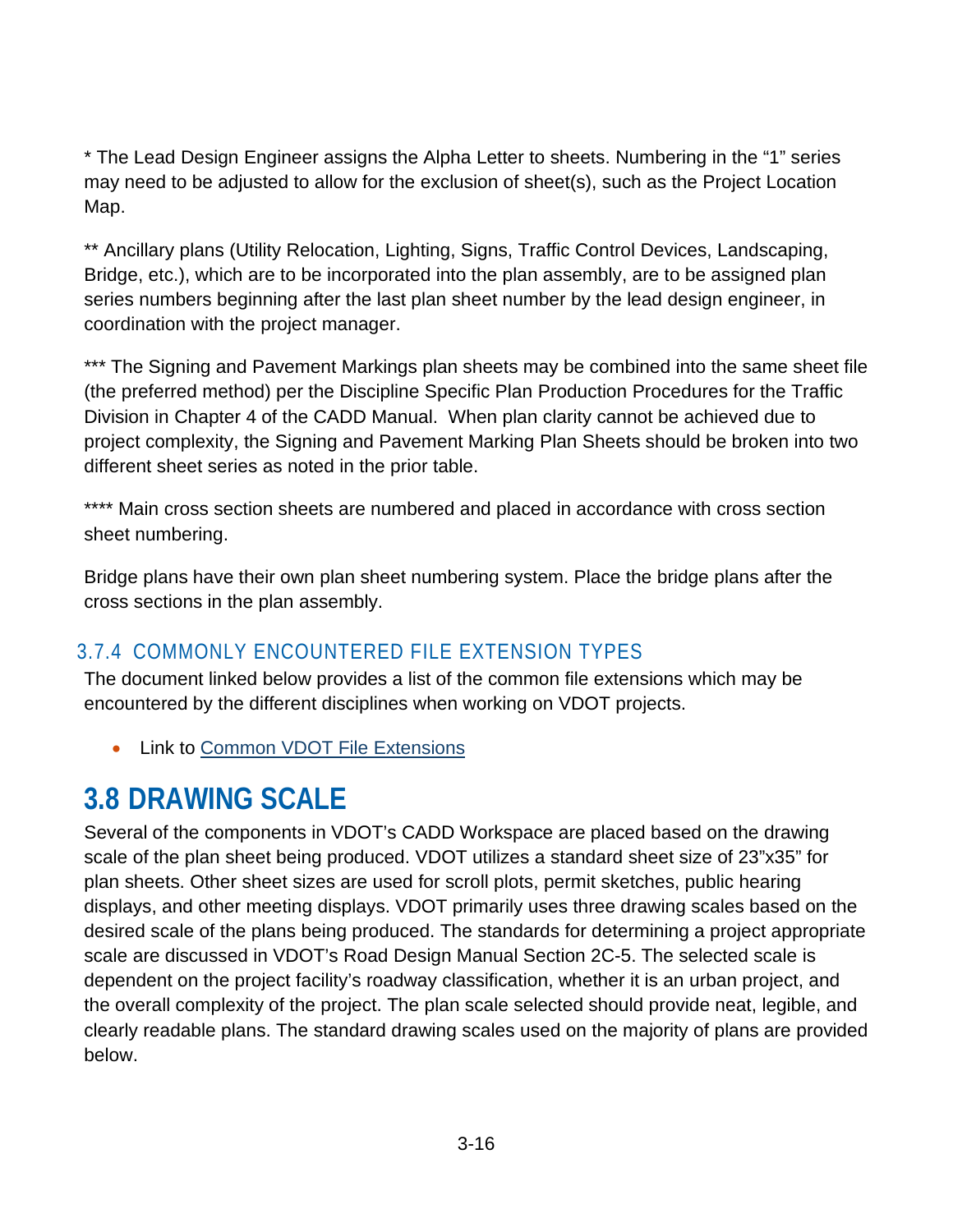- 25 Scale Plans
	- MicroStation or ORD Drawing Scale: 1" = 25'
	- MicroStation or ORD Plot Scale: 25 Scale
- 50 Scale Plans
	- MicroStation or ORD Drawing Scale: 1" = 50'
	- MicroStation or ORD Plot Scale: 50 Scale
- 100 Scale Plans **(NOTE: LIMITED USE ONLY - NOT A PRIMARY DRAWING SCALE)**
	- MicroStation or ORD Drawing Scale: 1" = 100'
	- MicroStation or ORD Plot Scale: 100 Scale

The drawing scale applied to a drawing is selected from the MicroStation or ORD Settings Menu or the Model Properties dialogue box and is set individually for each model in a file. The drawing scale chosen for the file affects the following MicroStation or ORD file settings.

- Annotation Scale
	- Text Size
	- Dimension Text Size and settings
- Line Style Scale
- Pattern Scale
- Cell Scale

The drawing scale must be established at the beginning of a project prior to acquisition of survey data and should be set correctly in every design file utilized on the project. This drawing scale setting is not able to be automatically taken care of in the CADD Workspace seed files since these default seed files are set up by VDOT for use on multiple project types with varying drawing scales.

# <span id="page-19-0"></span>**3.9 LEVELS AND SYMBOLOGY**

Standards have been established for placing data in CADD files in order to maintain uniformity and to facilitate the sharing of the data between the various disciplines. All data placed in CADD files including lines, text, cells, and other graphical elements must follow the appropriate standards for levels (named or numbered) and symbology (color, line style, and line weight) based on either the legacy standards or 2014 standards described in further detail below.

• Legacy Standards – Elements must be placed on the proper level. The correct symbology attributes including line style (where applicable), color, and line weight must be independently assigned.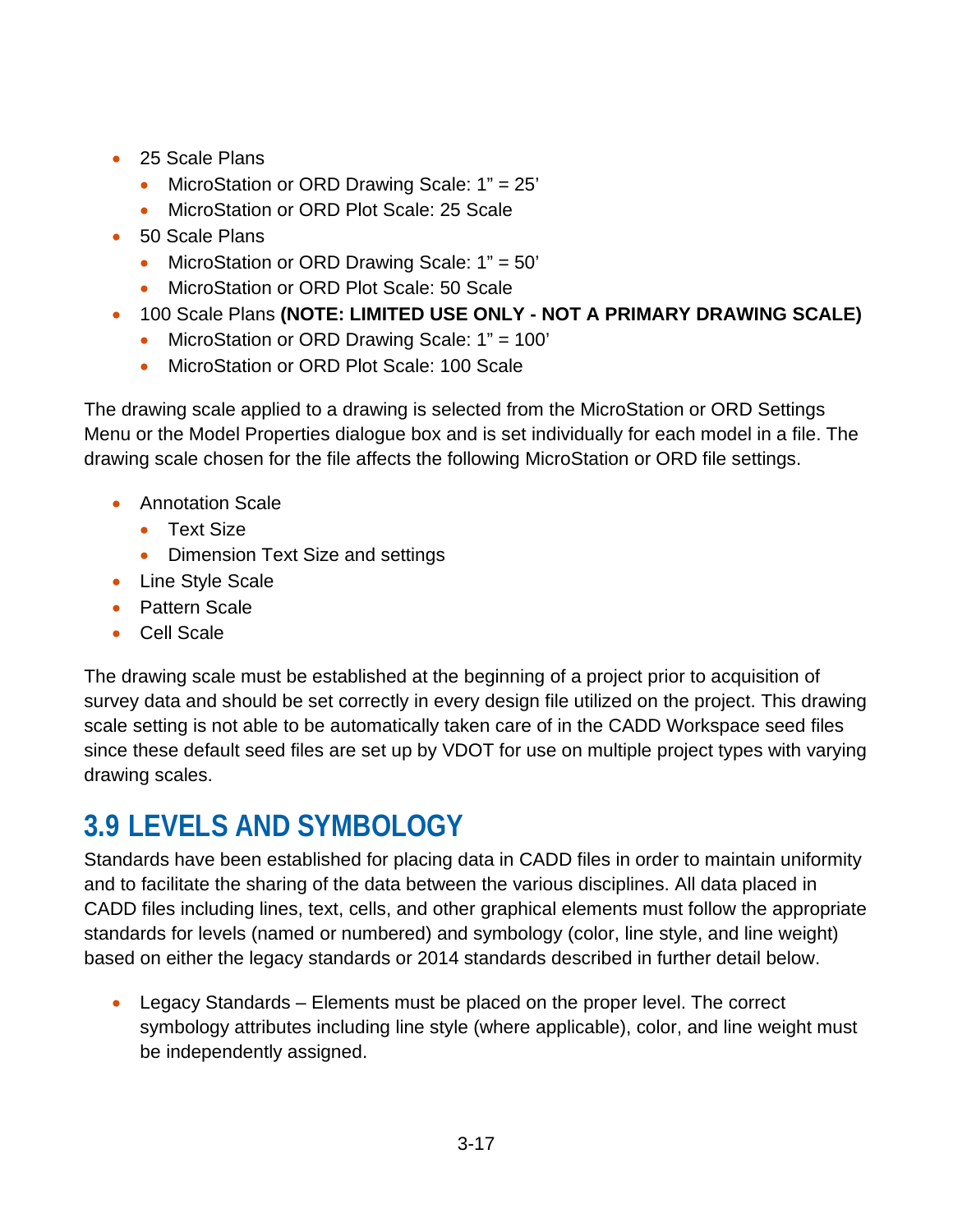• 2014 Standards – Elements must be placed on the proper level. The correct symbology attributes including line style (where applicable), color, and line weight will be automatically assigned as long as the individual element attributes are set to ByLevel.

VDOT's current CADD workspace based on the 2014 standards utilizes DGNLIB's in order to maintain the established CADD standards for level names based on the naming conventions and level symbology across the different files and disciplines. The level structure for each Division (section of plans) will be described below.

NOTE: Electronic files are made available to contractors for projects designed in CADD. The need for placing items on proper levels is of utmost importance.

#### <span id="page-20-0"></span>3.9.1 LEVELS

All electronic files are to be developed using the standard level structure as developed by VDOT and described in this manual. MicroStation and ORD have the capability of placing data on unlimited number of levels. These levels work similar to overlays, such that you can turn levels on and off to be able to display only the desired data instead of the entire file. A user can also print only the desired levels to produce layered plans to assist the contractor in constructing the project. In order to maintain design consistency, VDOT has established a level naming convention and created named levels as required for the different disciplines.

#### 3.9.1.1 NUMBERED LEVELS (LEGACY)

Previous versions of MicroStation were limited to only 63 different numbered levels for the placement of graphics. The number of available levels greatly limited the ability to separate and distinguish items within a design file for viewing and printing. In legacy design and survey files with only 63 numbered levels available, element symbology (color, line style, and line weight) settings are critical and must be set and maintained properly in order follow the established CADD standards, and meet the expectations of the various users of the files including those in other Disciplines. VDOT does not intend to revert back to using just the original 63 numbered levels for any project.

#### 3.9.1.2 NAMED LEVELS

In 2014, VDOT began transitioning to named levels in MicroStation and began providing separate named levels for text, line styles, and cell symbology per feature. All levels are preset with color, weight, and line style as shown in the tables below. Color overrides are still available.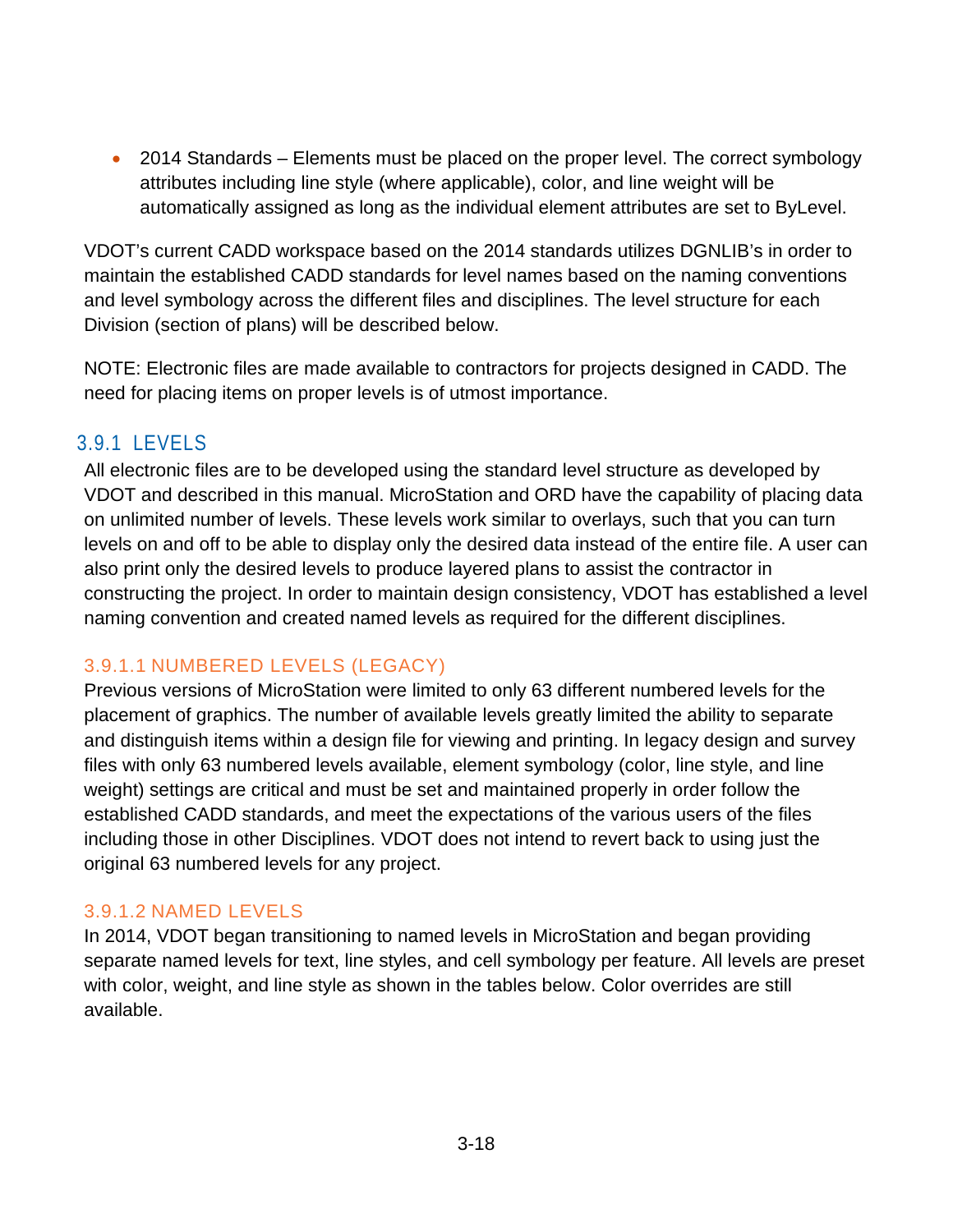#### 3.9.1.3 LEVEL NAMES BY DISCIPLINE / CATEGORY

The document linked below provides VDOT's Level Names used within MicroStation and ORD which are sorted by Discipline / Category along with the corresponding level description and "ByLevel" symbology information (color, line style, and weight) for each level where applicable.

• Link to [VDOT Level Names and Symbology by Discipline/Category](https://www.virginiadot.org/business/resources/LocDes/CADDManual/File/MicroStation_Levels.xlsx)

#### 3.9.1.4 LEVEL FILTERS

VDOT's named level library includes over 5,000 levels which cover many different disciplines and types of survey and design items. Level filters can be used to turn on and off groups of levels needed to perform a specific task. Several level filters have been created to assist with the creation of plans. Level filters developed and provided by VDOT are included in the CADD workspace.

• Link to [VDOT Level Filters](https://www.virginiadot.org/business/resources/LocDes/CADDManual/File/Level_Filters.xlsx)

#### <span id="page-21-0"></span>3.9.2 COLORS

A MicroStation or ORD color table represents an index of 256 available colors with specific RGB values assigned by VDOT for each of the 256 colors. Standard color tables should be used whenever possible in order to visually differentiate MicroStation or ORD elements in files and to maintain uniform color printing across VDOT projects. While VDOT has developed a standard color table with colors assigned to each value, it is still possible for consultants and other VDOT partners to create their own color tables. If one of the VDOT provided seed files noted above is used to create the design file, the correct color table will automatically be attached. If those seed files are not used, then the user will need to attach the correct color table shown below to the design file.

The standard VDOT MicroStation or ORD color tables described below should always be used by VDOT employees and by all others whenever possible.

#### 3.9.2.1 CURRENT STANDARDS (2014) COLOR TABLE

The color table for current project files (vdotcolor2015.tbl) is shown in [Figure 3-1:](#page-22-0)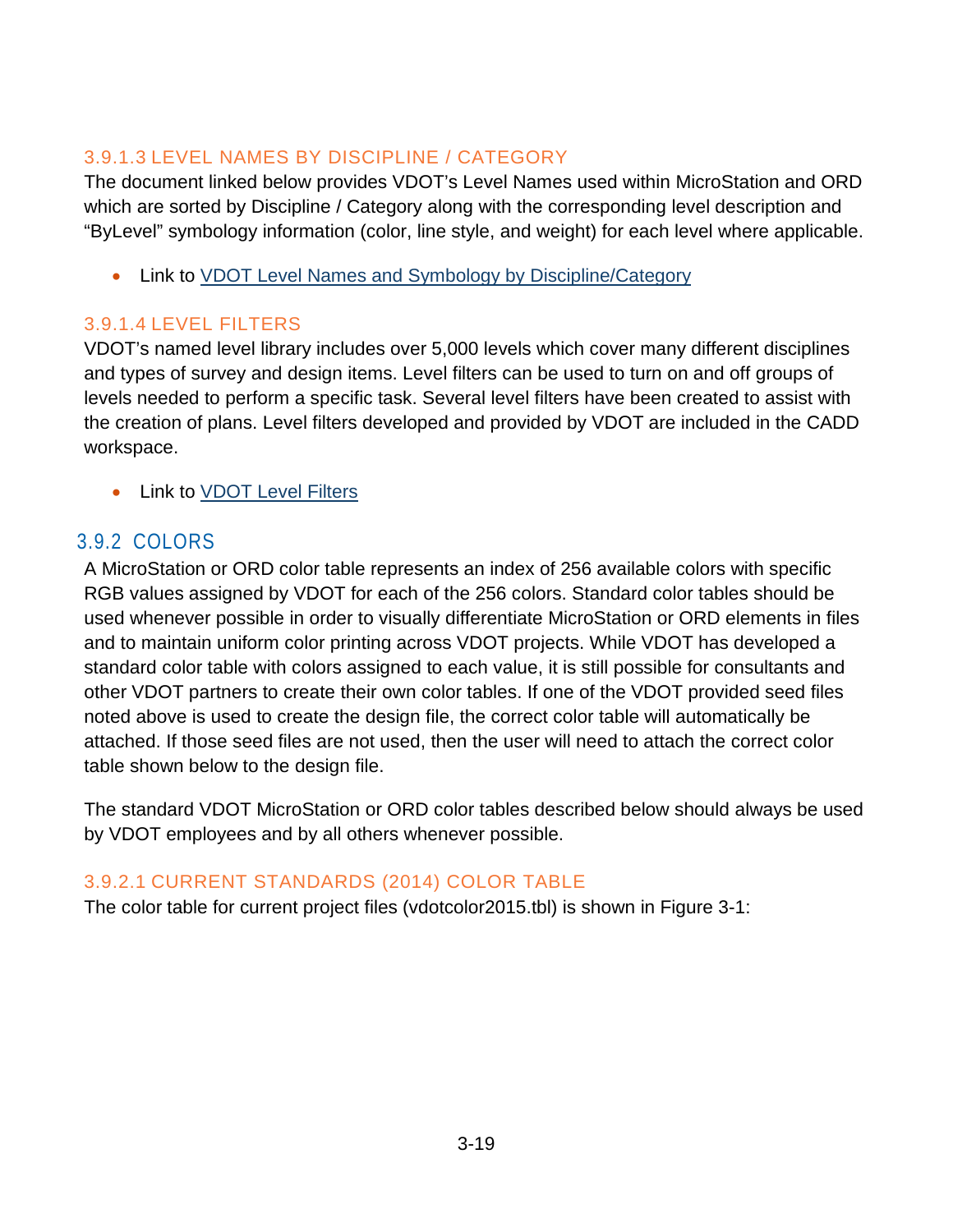#### <span id="page-22-0"></span>**Figure [3-](#page-3-0)1: VDOT Current (2014) Color Table**



The color table for current project files (vdotcolor2015.tbl) is located in the following directories:

- OpenRoads/GEOPAK CADD Workspace: C:\proj\supv8i2015\colortbl\
- ORD CADD Workspace: *(Coming Soon)*

#### 3.9.2.2 LEGACY STANDARDS (PRE-2014) COLOR TABLE

The color table for legacy project files (vdotcolor.tbl) is shown in [Figure 3-2:](#page-22-1)

#### <span id="page-22-1"></span>**Figure [3-](#page-3-0)2: VDOT Legacy (Pre-2014) Color Table**



The color table for legacy project files (vdotcolor.tbl) is located in the following directories:

- OpenRoads/GEOPAK CADD Workspace: C:\proj\supv8i2015\colortbl\
- ORD CADD Workspace: *(Coming Soon)*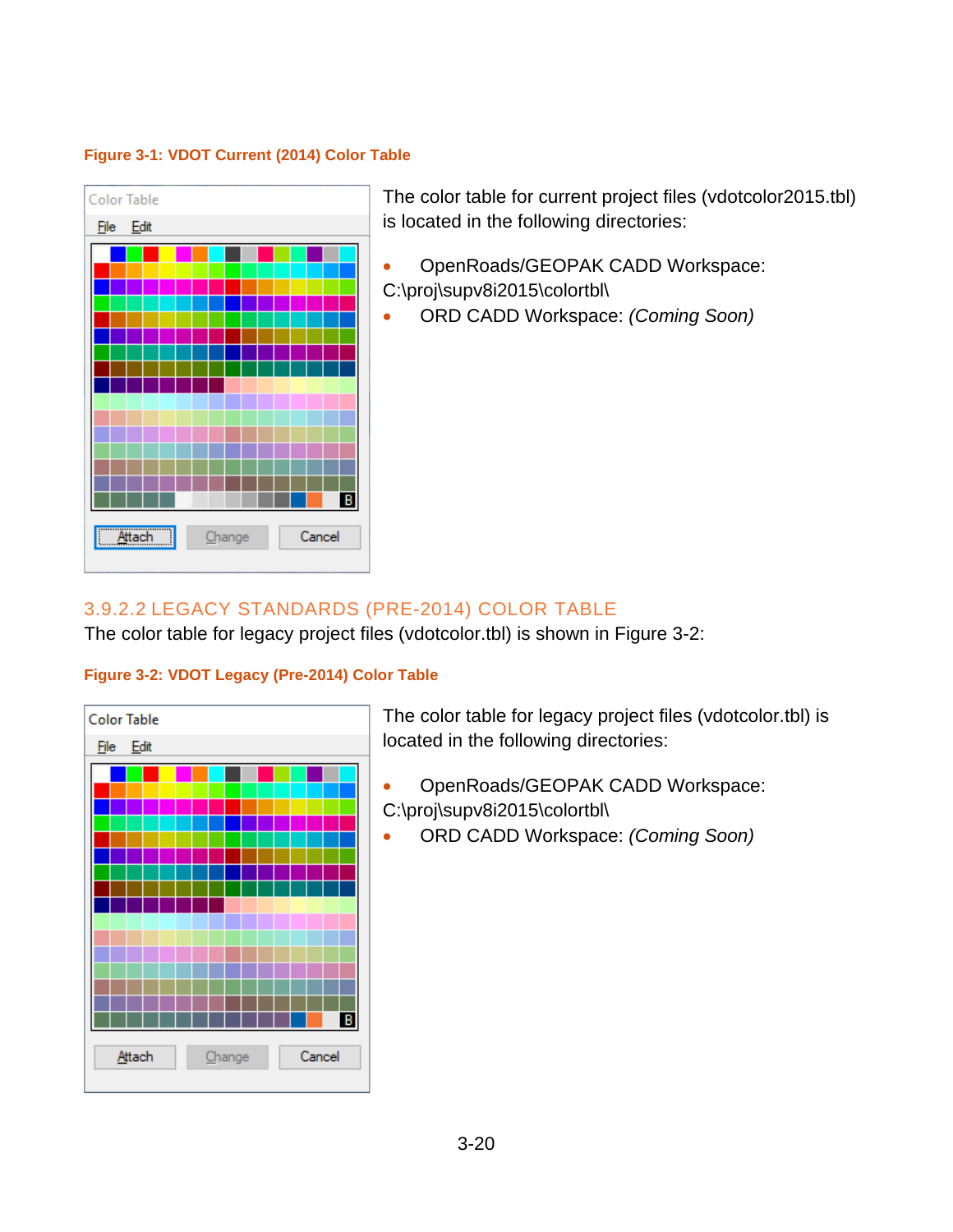#### 3.9.2.3 SETTING ELEMENT COLOR

The color for individual MicroStation or ORD elements will be set correctly if the element is placed using any of the following methods:

- Using the predefined named level with the color attribute set to "ByLevel"
- Using GEOPAK's Design & Computation Manager.
- Using a Feature Definition or Element Template in OpenRoads/GEOPAK or ORD

## <span id="page-23-0"></span>3.9.3 LINE STYLES

MicroStation and ORD line styles are one of the components of an elements graphical symbology and define the appearance of the line when viewed and printed. Line styles settings are applicable to each individual element and can be selected from a list of Bentley's default MicroStation or ORD line styles or VDOT's custom MicroStation or ORD line styles. VDOT has developed an extensive library of custom line styles for use on many different types of projects in order to provide consistency on all projects when displaying linear elements and shapes on plans.

- Legacy Standards Line styles for legacy projects will need to be selected and applied manually or through GEOPAK's Design and Computation manager.
- 2014 Standards Line styles for 2014 standard projects are applied automatically by either using one of the following methods:
	- Manually placing the element on the correct individual level with the line style attribute set to ByLevel (The 2014 standard levels include named levels with preset ByLevel line style settings for each level.)
	- Placing the element through GEOPAK's Design and Computation manager
	- Placing the element using a Feature Definition in OpenRoads/Geopak or ORD

#### 3.9.3.1 LINE STYLE SCALE

The line style scale is based on the annotation scale set in the DGN file in the model properties dialogue box. Each model can have a different annotation scale. NOTE: Some line styles are set to physical which are true to size and cannot be scaled.

- 25 Scale Plans (1"=25")
- 50 Scale Plans (1"=50")
- 100 Scale Plans (1"=100')

#### 3.9.3.2 LINE STYLE RESOURCE FILES

VDOT's custom line styles are contained in individual resource files which are provided in the CADD Workspace and are automatically made available in MicroStation and ORD for use in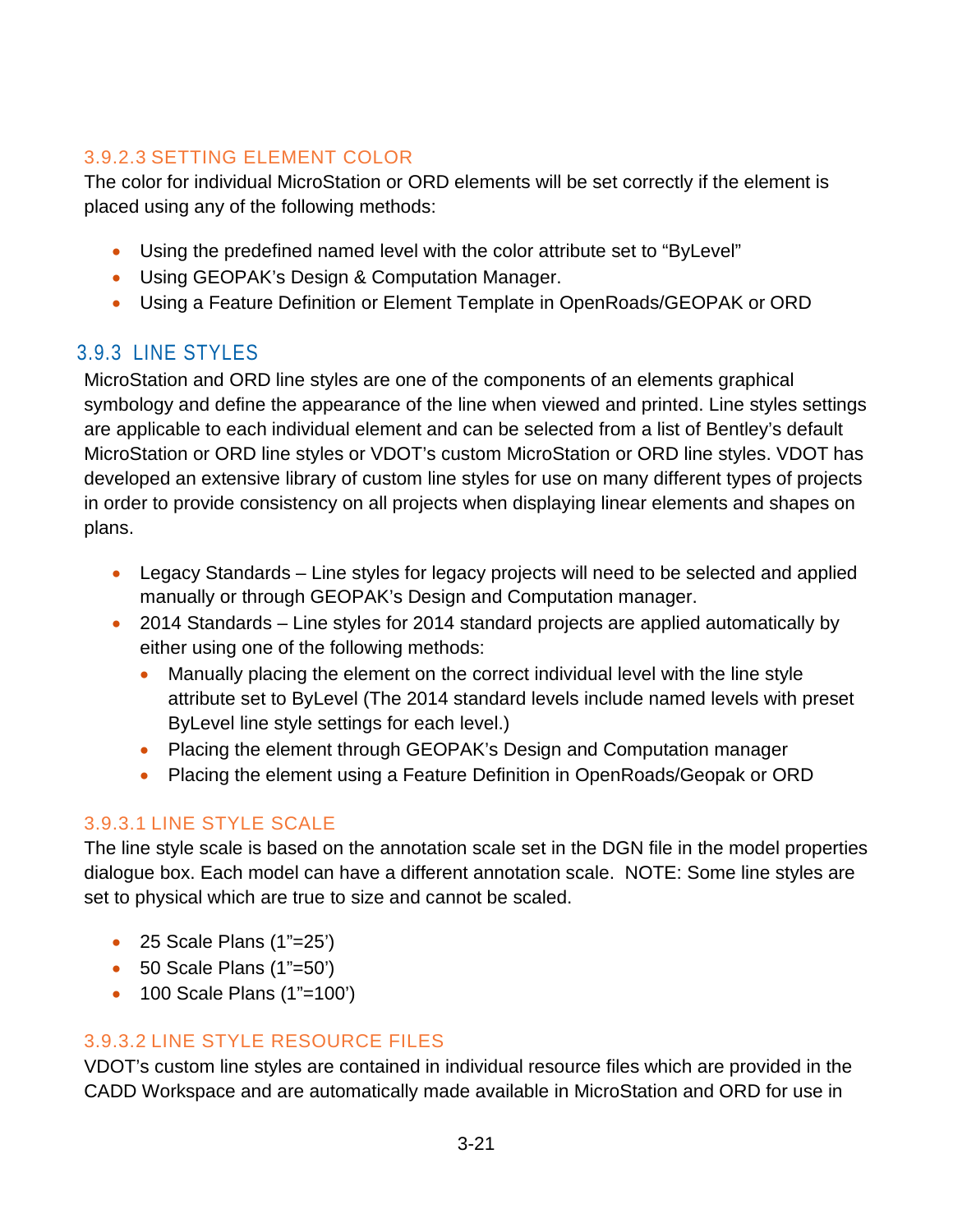design and plan preparation. Links have been provided below to tables depicting the available line styles along with any special instructions applicable to particular individual line styles.

• Link to [VDOT MicroStation and ORD Default Line Styles](https://www.virginiadot.org/business/resources/LocDes/CADDManual/File/Default_Microstation_Line_Styles.pdf)

#### <span id="page-24-0"></span>3.9.4 LINE WEIGHTS

VDOT's MicroStation and ORD line weights range in value from 0 to 16 and represent the element thicknesses used when drawing, viewing, and printing graphical elements. Line weights are applicable to all MicroStation and ORD element types. Printed line weight thicknesses are directly controlled by the discipline (roadway, traffic, bridge, etc.) specific VDOT pen table applied during the printing process. Each discipline's individual pen tables specify different printed line weight thicknesses and several also adjust the printed line weight thicknesses between full size and half size prints. Therefore, line weights depicted on printed PDF output files created from MicroStation or ORD are directly dependent on the plot driver and pen table used to create the print.

Line weights for individual elements are specified in VDOT's detailed level structure tables.

- Legacy Standards Line weights for legacy projects will need to be selected and applied manually or through GEOPAK's Design and Computation manager.
- 2014 Standards Line weights for 2014 standard projects are applied automatically using one of the following methods: manually placing the element on the correct individual level with the line weight attribute set to ByLevel, placing the element using GEOPAK's Design and Computation manager, or using a Feature Definition or Element Template in OpenRoads/GEOPAK or ORD. The 2014 standard levels include named levels with preset ByLevel line weight settings for each level.

#### <span id="page-24-1"></span>3.9.5 PATTERNS

MicroStation and ORD patterns which can include hatching, cross-hatching, and various cellbased area patterns including stippling are used by the different VDOT disciplines as noted below on various plan sheets in order to more clearly convey design information.

- Roadway Plans
	- New areas of proposed asphalt pavement are required to be defined by stippling.
	- Existing pavement areas to be demolished are required to be hatched.
	- Existing pavement areas to be resurfaced (including cold planing/milling) are required to be hatched with a dot-dashed line style.
	- New areas of proposed concrete sidewalk or entrances can be patterned with a concrete pattern.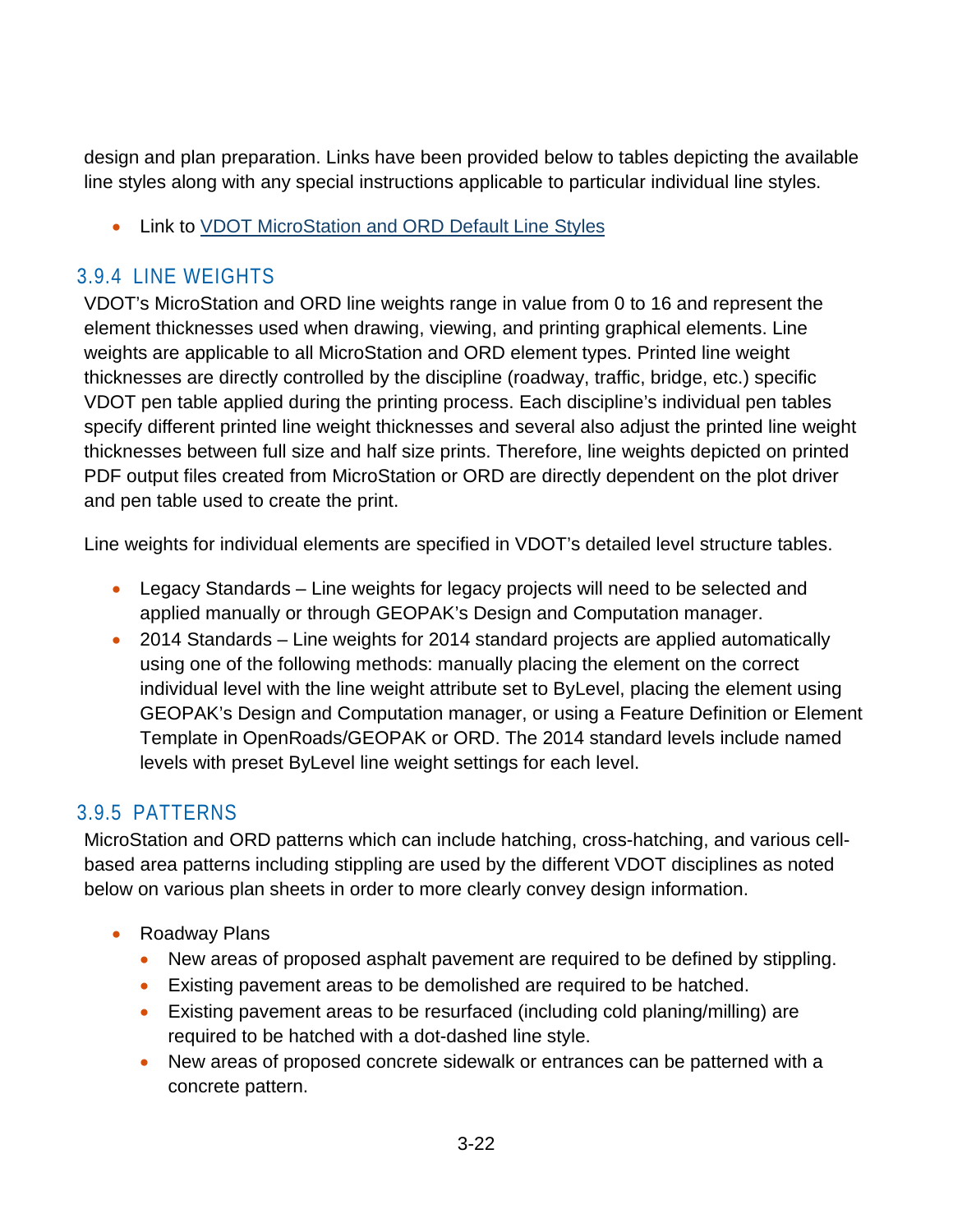- Cross hatching can be used to delineate areas for other purposes.
- All forms or patterning described above will be placed in a pattern reference file by the roadway plans designer as described in the pattern tables.
- Pattern Reference File Name Division + UPC# + pat.dgn (e.g. d123456pat.dgn)
- Erosion and Sediment Control Plans
	- MicroStation or ORD patterns can be used to depict area of riprap and erosion control stone.
	- Areas of riprap and erosion control stone patterning will be placed by the hydraulics designer in a hydraulics and/or erosion and sediment control pattern file in the hydraulics folder. The hydraulics staff must coordinate with the roadway staff and any others as necessary to ensure that the hydraulics and/or erosion and sediment control patter file is properly referenced into the plan sheets with the correct logical name.
- Temporary Traffic Control / Sequence of Construction Plans
	- MicroStation or ORD patterns can be used for the purposes of depicting construction phasing including areas of completed construction, areas under construction, and future stages of construction.
- Environmental Division Plans
	- The Environmental Division uses MicroStation or ORD patterns on Natural Resources Section plans including wetland mitigation plans, stream restoration/ compensation plans, and stream relocation plans.
- Landscape Division Plans
	- The Landscape Division uses MicroStation or ORD patterns for hardscape items and vegetation where appropriate.

VDOT has developed detailed instructions for VDOT's patterning standards for the disciplines described above. These instructions provide specific patterning standards based on the drawing scales used to create the plan sheets and details. The instructions also include the lists of corresponding cell libraries with cell names used for patterning.

• Link to [VDOT Pattern Instructions](https://www.virginiadot.org/business/resources/LocDes/CADDManual/File/Patterning.pdf)

# <span id="page-25-0"></span>**3.10 TEXT AND DIMENSIONS**

VDOT has developed standard text sizes and fonts for use on plans and drawings to ensure consistency across projects. The text sizes, fonts, and line weights selected by VDOT for use with text and dimensions are based on providing clearly legible plans when printed. Text size and dimension settings are based on the drawing scale of the plans being produced. VDOT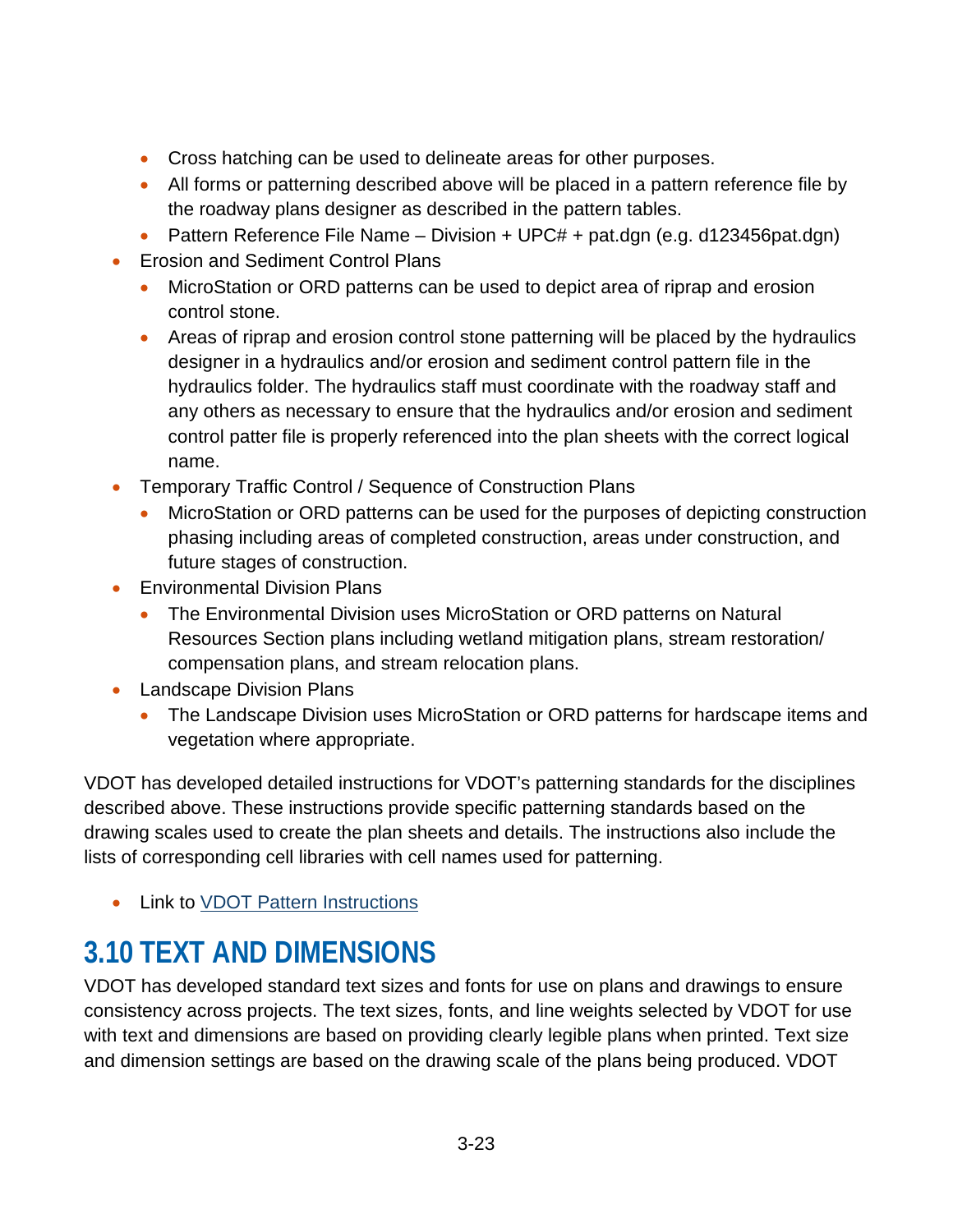has established text sizes based on the three primary drawings scales described previously, which are listed below.

- 25 Scale Plans Drawing Scale:  $1" = 25'$
- $\bullet$  50 Scale Plans Drawing Scale: 1" = 50'
- 100 Scale Plans Drawing Scale: 1" = 100'

VDOT has developed detailed discipline specific standards for placing text and dimensions in the design files based on these drawing scales.

• Link to **VDOT Text and Dimension Standards** 

#### <span id="page-26-0"></span>3.10.1 ANNOTATION SCALE SETTINGS

MicroStation and ORD annotation scale settings are used to control the size of the text in a design file based on the selected drawing scale. This allows the size of the text to change if the drawing scale is changed or if the file is referenced into a different design file with a different drawing scale. The drawing scale of the project must be set as described above and the text and dimensions must be set to annotative for these settings to work properly. Refer to the Text and Dimension Standards link above for additional information and settings.

#### <span id="page-26-1"></span>3.10.2 TEXT STYLES

Text Styles allow for the automatic selection of text font, text size (including the application of annotation scale settings), line spacing, justification, and many other detailed text settings. VDOT's CADD Workspace includes a limited selection of Text Styles for use by specific disciplines in the development of plans. Additional Text Styles may be developed by VDOT in the future and incorporated into the CADD Workspace. Text Styles currently available in the CADD Workspace are noted below. These Text Styles are set to use annotation scale and therefore the drawing scale must be set correctly.

- Bridge Plan Text (Text Size=0.01, Font=25)
- Location and Design Border File Text (Text Size=8.0, Font=Arial)
- Survey General Text (Text Size=0.01, Font=23 or Arial)
- Survey Contour Text (Text Size=0.008, Font=23 or Arial)
- Survey Easement Text (Text Size=0.0067, Font=23 or Arial)
- Survey Information Text (Text Size=0.10, Font=23 or Arial)
- Survey Property Owners Text (Text Size=0.0133, Font=23 or Arial)
- Survey Property Owners Deed Book and Page Text (Text Size=0.01, Font=23 or Arial)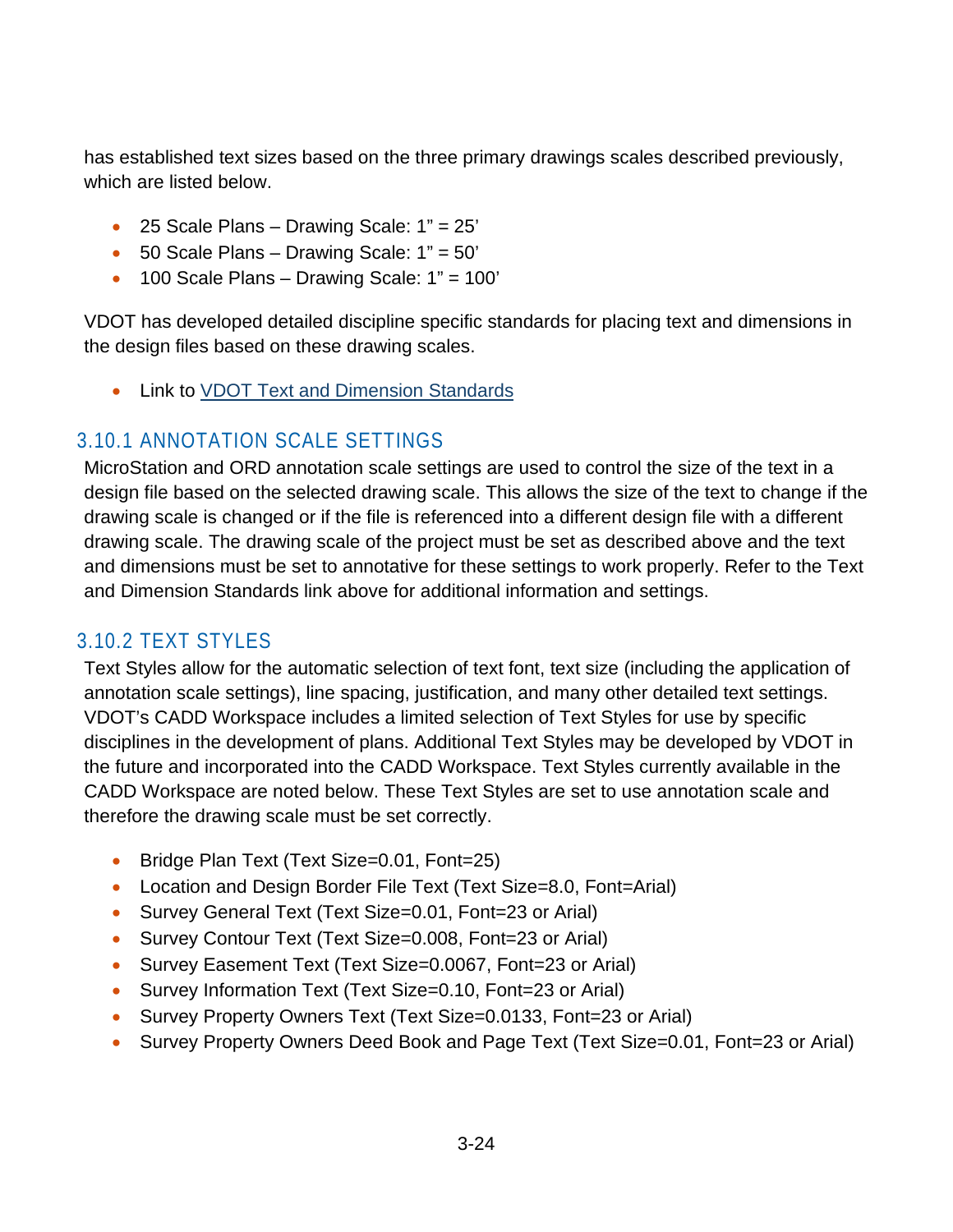The Survey Text Styles shown above list both Font 23 and Arial. Projects developed using the MicroStation and OpenRoads/GEOPAK CADD Workspace will continue to use Font 23 for the Survey Text Styles. Projects developed using ORD will use the Arial Font for the Survey Text Styles in accordance with a recent decision by the VDOT Survey Division and the Survey Text Styles in the ORD CADD Workspace have been updated accordingly.

## <span id="page-27-0"></span>3.10.3 DIMENSION STYLES

Dimension Styles allow for the automatic selection of dimension settings (including the application of annotation scale settings), text style, formatting, line style, color, and line weight to be applied when using the dimension tools. VDOT's CADD Workspace includes a limited selection of Dimension Styles for use by specific disciplines in the development of plans. Additional Dimension Styles may be developed by VDOT in the future and incorporated into the CADD Workspace. Dimension Styles currently available in the CADD Workspace are noted below. These Dimension Styles are set to use annotation scale and therefore the drawing scale must be set correctly.

- Easement Bearing/Distance
- Easement Bearing (multiple sub-styles)
- Easement Distance/Bearing
- Easement Distance (multiple sub-styles)
- Survey Contour Text
- Survey Bearing/Distance
- Survey Bearing (multiple sub-styles)
- Survey Distance/Bearing
- Survey Distance (multiple sub-styles)

# <span id="page-27-1"></span>**3.11 CELL LIBRARIES**

Cell libraries contain individual cells representing existing survey elements and proposed design elements, details, typical sections, and plan sheet elements. Each cell library provides details about the cells within including the cell name, the cell description, and an image of the cell.

Workspace Configurations in MicroStation and ORD have been setup by the CADD Support Section to defined paths to folders where cell libraries are located. When the user opens the cell library dialog box and clicks on "*File*" a list of the cell libraries is displayed. The user can pick the appropriate cell library.

- Legacy Standards
	- All legacy cells are created based on 100 scale plans unless otherwise noted.
	- Legacy cells should be placed in files based on the following active scales.